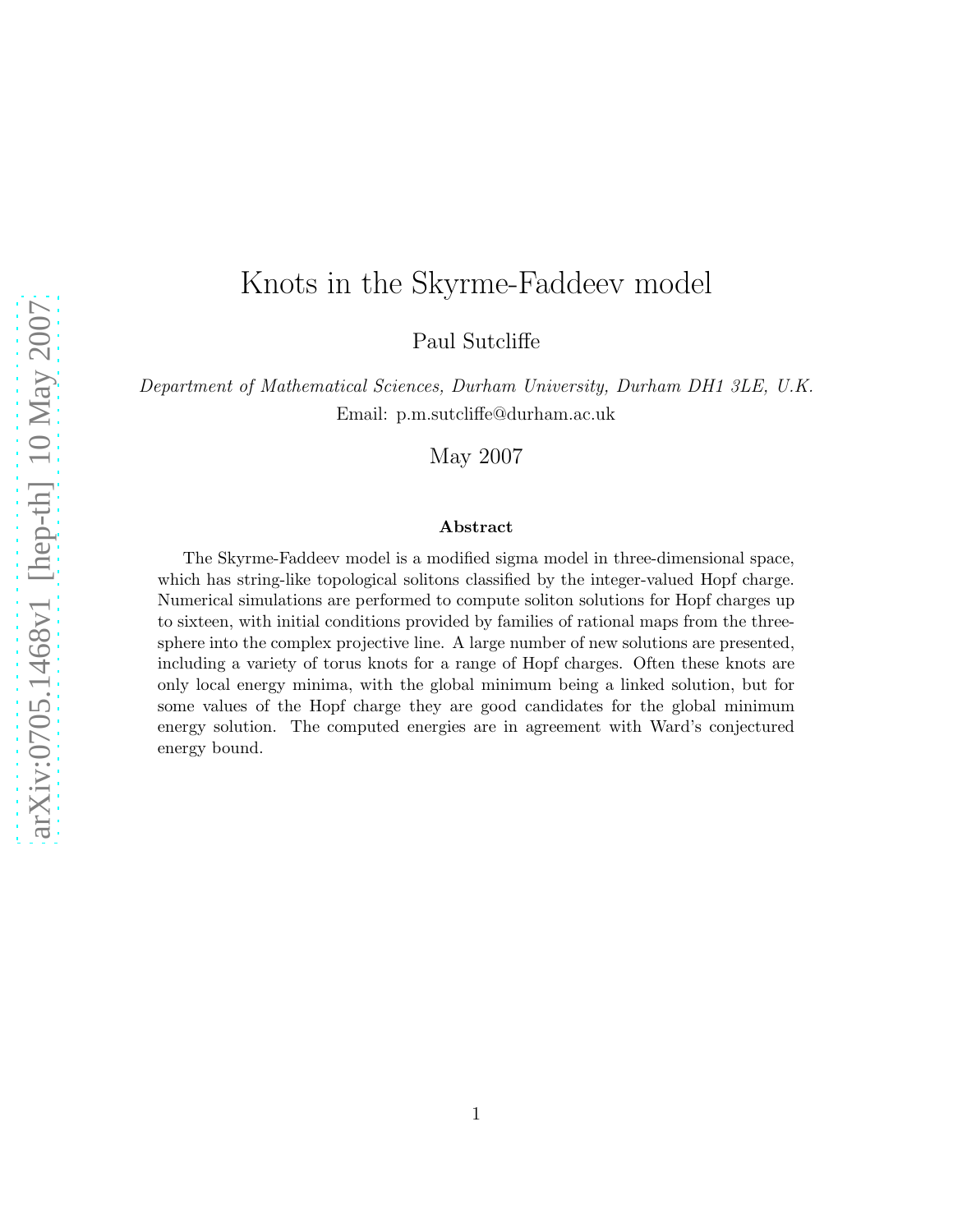#### 1 Introduction

Over thirty years ago Faddeev suggested [\[4\]](#page-19-0) that in three-dimensional space the  $O(3)$ sigma model, modified by the addition of a Skyrme term, should have interesting string-like topological solitons stabilized by the integer-valued Hopf charge. Ten years ago substantial interest was generated by the first attempts at a numerical construction of such solitons [\[5,](#page-19-1) [6\]](#page-19-2) and the suggestion that minimal energy solitons might take the form of knots [\[5\]](#page-19-1). This conjecture has been confirmed by numerical results, which demonstrate that the minimal energy soliton with Hopf charge seven is a trefoil knot [\[1\]](#page-19-3). Substantial numerical investigations by several authors [\[5,](#page-19-1) [6,](#page-19-2) [1,](#page-19-3) [7,](#page-19-4) [8,](#page-19-5) [14\]](#page-20-0) has produced a comprehensive analysis of solitons with Hopf charges from one to seven, and it appears that the global energy minima have now been identified for these charges, together with several other stable soliton solutions that correspond to local energy minima.

For Hopf charges five and six the minimal energy solitons form links, but so far the charge seven solution remains the only known knot, even including local energy minima. It is therefore currently unknown whether this charge seven trefoil knot is the only knotted solution or if there are many other knots, perhaps of various types, which arise for higher Hopf charges. It is this question which is addressed in the present paper. Solitons with Hopf charges up to sixteen are constructed numerically and it is found that a variety of torus knots exist at various Hopf charges. Often these knots are only local energy minima, with the global minimum being a link, but for some values of the Hopf charge it appears that a knot is a good candidate for the global minimum energy solution.

One of the difficulties in extending previous numerical studies to higher Hopf charges is that, even at low charges, there are a number of local energy minima with large capture basins. This makes it difficult to fully explore the landscape of local energy minima and hence determine the global minimum, with the severity of the problem generally increasing as the charge increases. To overcome this problem an analytic ansatz is employed which uses rational maps from the three-sphere into the complex projective line. Although this ansatz does not provide any exact solutions, it does allow the construction of reasonable initial conditions for any torus knot for a large range of charges, plus a wide selection of links and unknots. It is therefore possible to start at a variety of locations in field configuration space, in particular where one suspects that a local energy minimum might be close by, and explore the energy landscape around this point. Not only is this a fruitful approach for finding new solutions, but it can also be used to provide strong evidence that a solution of a particular type does not exist, by starting with an initial condition approximating this configuration and demonstrating that it changes dramatically under energy relaxation.

An analysis is made of the new knotted and linked solutions and some understanding is obtained regarding the charges at which particular knots are likely to exist.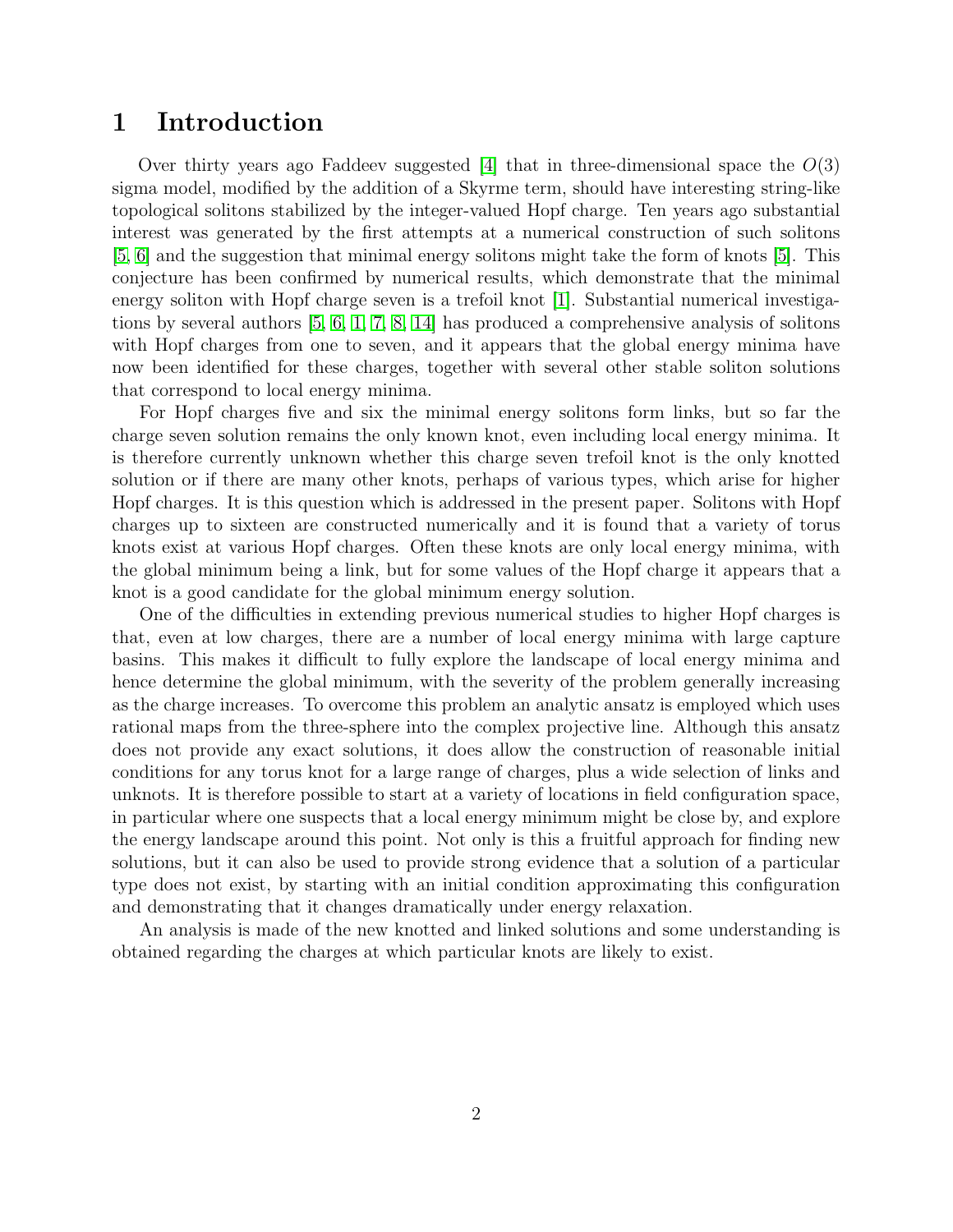#### 2 The Skyrme-Faddeev model and low charge solitons

The Skyrme-Faddeev model involves a map  $\phi : \mathbb{R}^3 \mapsto S^2$ , which is realized as a real threecomponent vector  $\phi = (\phi_1, \phi_2, \phi_3)$ , of unit length,  $\phi \cdot \phi = 1$ . As this paper is concerned only with static solutions then the model can be defined by its energy

<span id="page-2-0"></span>
$$
E = \frac{1}{32\pi^2\sqrt{2}} \int \partial_i \phi \cdot \partial_i \phi + \frac{1}{2} (\partial_i \phi \times \partial_j \phi) \cdot (\partial_i \phi \times \partial_j \phi) d^3 x,
$$
 (2.1)

where the normalization is chosen for later convenience. The first term in the energy is that of the usual  $O(3)$  sigma model and the second is a Skyrme term, required to provide a balance under scaling and hence allow solitons with a finite non-zero size.

Finite energy boundary conditions require that the field tends to a constant value at spatial infinity, which is chosen to be  $\phi(\infty) = (0, 0, 1) = e_3$ . This boundary condition compactifies space to  $S^3$ , so that the field becomes a map  $\phi: S^3 \mapsto S^2$ . Such maps are classified by  $\pi_3(S^2) = \mathbb{Z}$ , so there is an integer-valued topological charge Q, the Hopf charge, which gives the soliton number. Unlike most theories with topological solitons, the topological charge is not a winding number or degree of a mapping. Rather, it has a geometrical interpretation as a linking number of field lines, as follows. Generically, the preimage of a point on the target two-sphere is a closed loop (or a collection of closed loops) in the three-sphere domain obtained from the compactification of  $\mathbb{R}^3$ . Two loops obtained as the preimages of any two distinct points on the target two-sphere are linked exactly Q times, where Q is the Hopf charge.

The Hopf charge can be written as the integral over the three-sphere domain of a charge density, but this density is non-local in the field  $\phi$ , as the following construction demonstrates. Let  $\omega$  denote the area two-form on the target two-sphere and let  $F = \phi^* \omega$  be its pull-back under  $\phi$  to the domain three-sphere. The triviality of the second cohomology group of the three-sphere implies that F is an exact two-form, say  $F = dA$ . The Hopf charge is then given by integrating the Chern-Simons three-form over the three-sphere as

$$
Q = \frac{1}{4\pi^2} \int_{S^3} F \wedge A. \tag{2.2}
$$

The energy bound

$$
E \ge c Q^{3/4}
$$
, where  $c = \left(\frac{3}{16}\right)^{3/8} \approx 0.534$  (2.3)

has been proved [\[12,](#page-20-1) [9\]](#page-19-6), and it is known that the fractional power is optimal [\[10\]](#page-19-7), though it is expected that the above value of the constant  $c$  is not. Motivated by a study of the Skyrme-Faddeev model on a three-sphere with a finite radius, together with an analogy with the Skyrme model, Ward has conjectured [\[13\]](#page-20-2) that the above energy bound holds with the value  $c = 1$  (hence the choice of normalization factor for the energy in  $(2.1)$ ), but this has not been proven. As discussed shortly, the current energy values known for low charge solitons are in good agreement with Ward's conjectured energy bound, and later it will be demonstrated that the energies for higher charge solitons are too.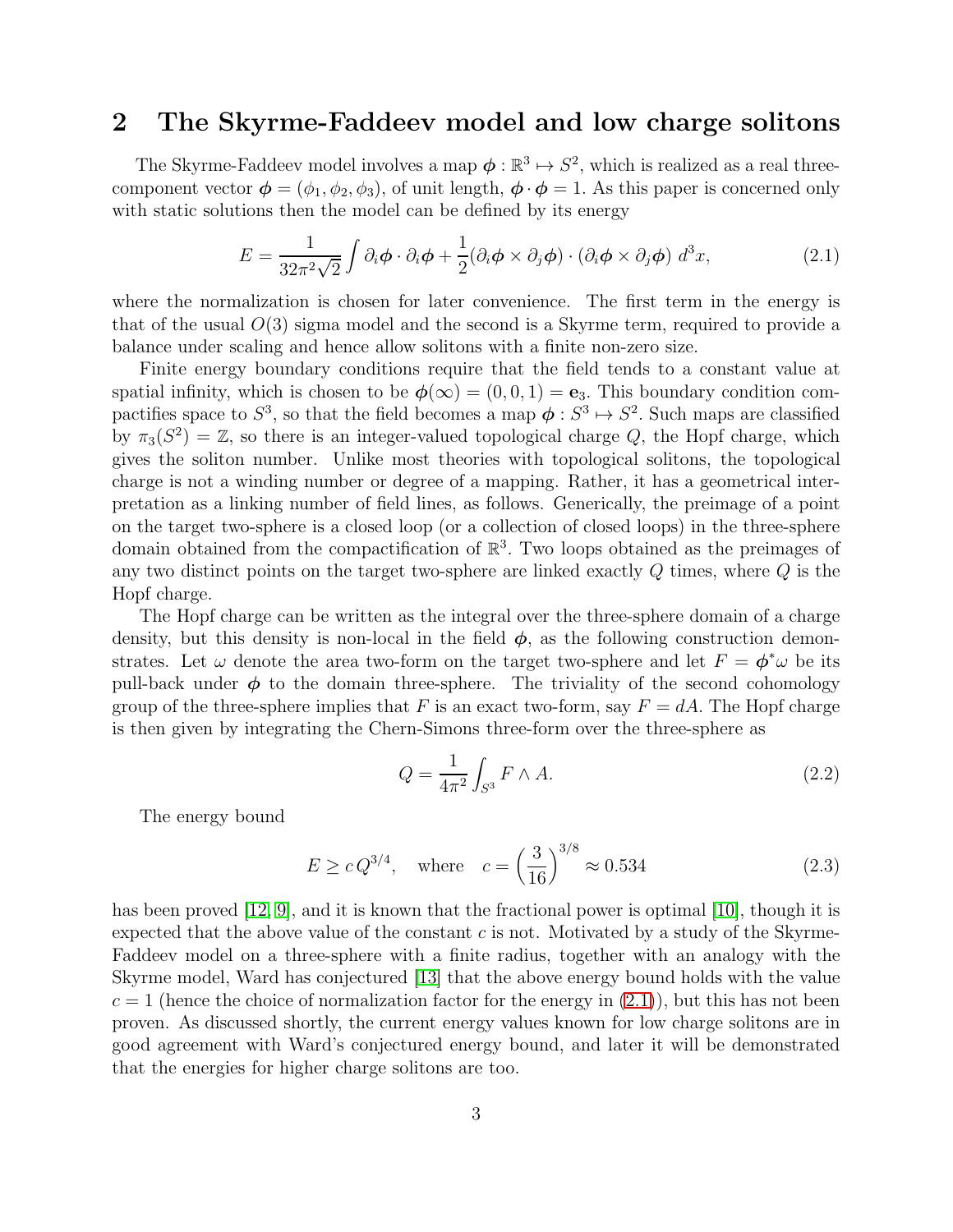The simplest examples of Hopf solitons are axially symmetric and their qualitative features may be described as follows. First, consider the model [\(2.1\)](#page-2-0) defined in two-dimensional space, so that the boundary conditions now result in a compactification of space from  $\mathbb{R}^2$  to  $S^2$ . The field is then a map  $\phi: S^2 \mapsto S^2$  and is classified by an integer  $m \in \mathbb{Z} = \pi_2(S^2)$ , which is the usual winding number familiar from the  $O(3)$  sigma model itself. Strictly speaking, in order to have two-dimensional solitons with a finite size in this model then a potential term must also be included, upon which the two-dimensional solitons are known as baby Skyrmions [\[11\]](#page-19-8), but this aspect is not crucial for the discussion here. Returning to the three-dimensional model, then a toroidal field configuration can be formed by embedding the two-dimensional soliton in the normal slice to a circle in space. The two-dimensional soliton has an internal phase and this can be rotated through an angle  $2\pi n$ , as it travels around the circle once, where  $n \in \mathbb{Z}$  counts the number of twists. A field configuration of this type has Hopf charge  $Q = nm$ , and it will be denoted by  $A_{n,m}$ , so the first subscript labels the number of twists and the second is the winding number of the two-dimensional soliton forming the loop.

The minimal energy  $Q = 1$  soliton is of the type  $\mathcal{A}_{1,1}$  and has been studied numerically by a number of authors [\[6,](#page-19-2) [5,](#page-19-1) [1,](#page-19-3) [7,](#page-19-4) [14\]](#page-20-0) using different algorithms. Taken together, these results suggest that the charge one soliton has an energy of around  $E = 1.21$ , and this is part of a general pattern where the minimal energy soliton exceeds Ward's conjectured bound by around 20%. The numerical computations reported in this paper produce a charge one energy of  $E = 1.204$ , and hence appear to underestimate the energy by an amount of the order of 1%. For low charge solitons this accuracy could be improved by increasing the resolution of the numerical grid, but it is computationally too expensive to increase the resolution for all the large number of simulations reported here for large charges. Moreover, although the energy is a slight underestimate for a given soliton solution, the relative energies between two given solutions are much more accurate than this (changing grid resolutions and sizes suggests an accuracy of around 0.1%) and it is more important to preserve the relative energies than the absolute energy of any single solution.

The details of the numerical computations are similar to those of Ref.[\[1\]](#page-19-3), and full details of the related numerical code used to study Skyrmions can be found in Ref.[\[2\]](#page-19-9). Briefly, a finite difference scheme is employed with a lattice spacing  $\Delta x = 0.1$  on a grid containing  $(151)^3$ lattice points, with the field fixed to the vacuum value  $\phi = e_3$  on the boundary of the grid; this is preferable to other methods of dealing with the finite volume simulation domain, such as the one used in Ref.[\[1\]](#page-19-3) which led to a more substantial underestimate of energies, though again relative energies had a high accuracy. The energy minimization algorithm proceeds by evolving second order in time dynamics and periodically removing kinetic energy from the system whenever the potential energy of the system begins to increase. It is based on the approach employed in Ref.[\[1\]](#page-19-3), but is computationally more efficient since the second order dynamics is derived from the kinetic term of the sigma model only, rather than the full kinetic term determined from the Lorentz invariant Lagrangian associated with the energy [\(2.1\)](#page-2-0). This subtle difference leads to a more efficient algorithm since the leading term in the evolution equations is now diagonal, so a costly matrix inversion can be avoided.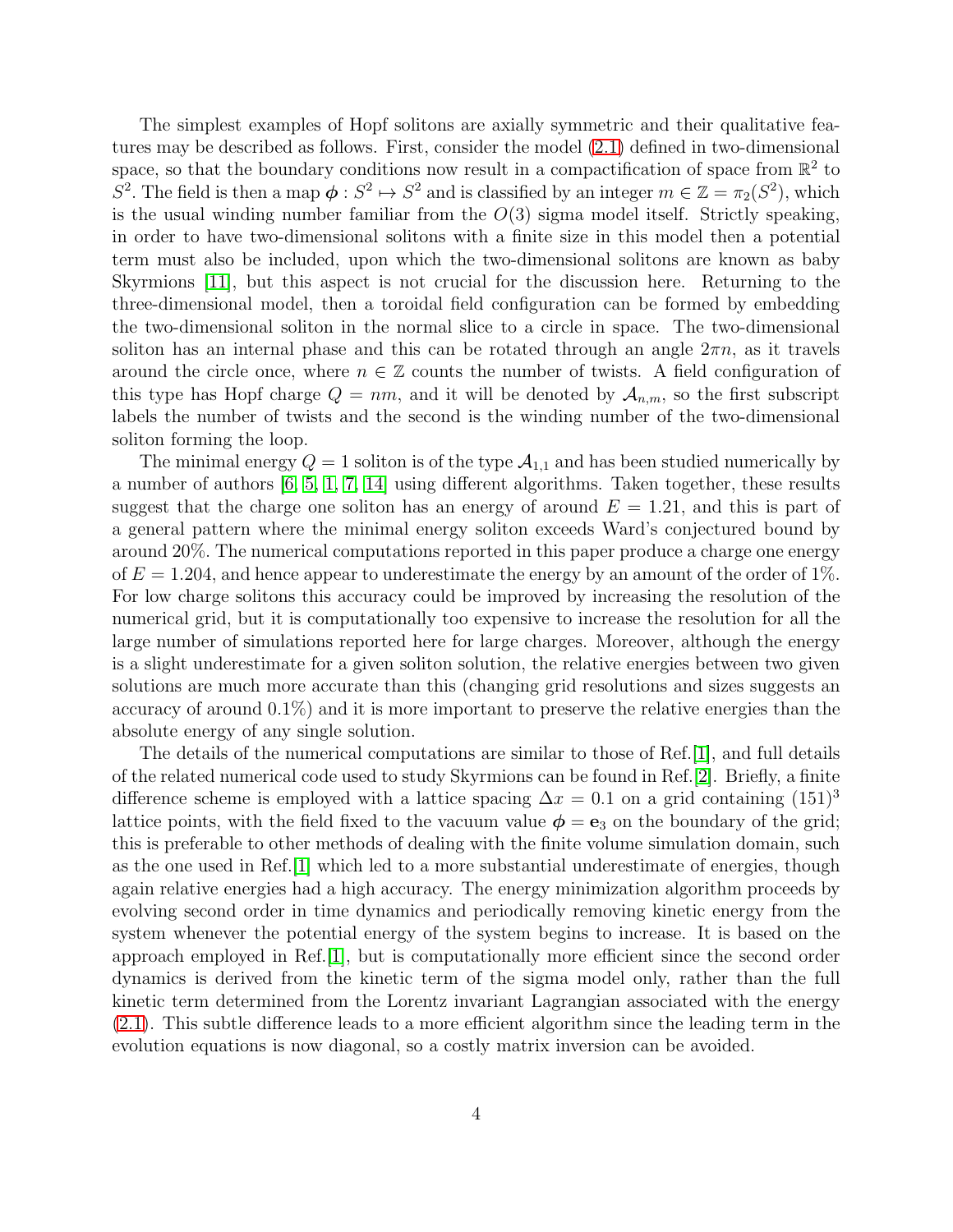A sensible definition of the position of a soliton is to identify where the field is as far as possible from the vacuum field. A Hopf soliton is therefore string-like, since the soliton's position is defined to be the closed loop (or collection of loops) corresponding to the preimage of the point  $\phi = -e_3 = (0, 0, -1)$ , which is antipodal to the vacuum value on the target two-sphere. To visualize a field configuration this position curve is plotted, though for clarity a tube around this position is displayed, given by an isosurface of the form  $\phi_3 = -1 + \nu$ , where generally the value  $\nu = 0.2$  is chosen. If a pictorial representation of the Hopf charge is also required then a second preimage curve can also be plotted (again as a tube), and the linking number of these two curves inspected. There is no natural choice for this second preimage value  $(e_3)$  is not a very useful choice) and in this paper when a second preimage curve is displayed it corresponds to the point  $\phi = (\sqrt{2\mu - \mu^2}, 0, -1 + \mu)$  where  $\mu = 0.1$ . In what follows this curve will be referred to as the linking curve, and since  $\mu$  is relatively small then the linking curve remains reasonably close to the position curve, making it fairly easy to inspect the linking number.

In Figure [1](#page-5-0) the position (light tube) and linking (dark tube) curves are displayed for the known lowest energy solitons with Hopf charges from one to seven. Given the large number of numerical simulations performed by different groups it seems reasonably certain that these are the minimal energy solitons for these charges. The energies of these solutions will be discussed later, and as mentioned above they are generally around 20% above Ward's conjectured bound, but for now it is the structure of the solutions that is of primary interest, and this is reviewed below.

The solutions with charges one and two are both axially symmetric, and are of the type  $\mathcal{A}_{1,1}$  and  $\mathcal{A}_{2,1}$  respectively [\[5,](#page-19-1) [6\]](#page-19-2), with one and two twists of the linking curve around the position curve clearly visible. There is a solution of the form  $A_{1,2}$  [\[13,](#page-20-2) [14,](#page-20-0) [7\]](#page-19-4) but it has an energy around 13% above that of the minimal charge two soliton. This solution has the interpretation of two  $Q = 1$  solitons stacked one above the other, preserving the axial symmetry.

The charge three soliton is basically of the type  $A_{3,1}$  but the axial symmetry is broken as the position curve is bent [\[1\]](#page-19-3), so it will be denoted by  $\mathcal{A}_{3,1}$  to emphasize that the structure is deformed. There is an axial solution of the type  $A_{n,1}$  for any integer n, but for  $n > 2$  this solution is unstable to a coiling instability [\[1\]](#page-19-3); a well-known phenomenon in other settings such as twisted elastic rods. The  $Q = 4$  soliton is of the type  $\mathcal{A}_{2,2}$ , [\[8,](#page-19-5) [13\]](#page-20-2), and may be thought of as two  $Q = 2$  solitons stacked one above the other. For both  $Q = 4$  and  $Q = 5$ there are also bent solutions [\[1\]](#page-19-3), similar to the charge three soliton, and therefore denoted  $\mathcal{A}_{4,1}$  and  $\mathcal{A}_{5,1}$ , but unlike the  $Q=3$  case, both these solutions are only local energy minima, with energies around 2% and 4% above the global minimum, respectively. The minimal energy charge five soliton provides the first example of a link, that is, a solution in which the position curve contains two or more disconnected components. It consists of a charge one soliton and a charge two soliton which are linked once [\[8\]](#page-19-5), with the result that each of these solitons gains an additional unit of linking number to make a total of five. To denote a link of this type the notation  $\mathcal{L}_{1,2}^{1,1}$  will be used, where the subscripts label the charges of the components of the links and the superscript above each subscript counts the extra linking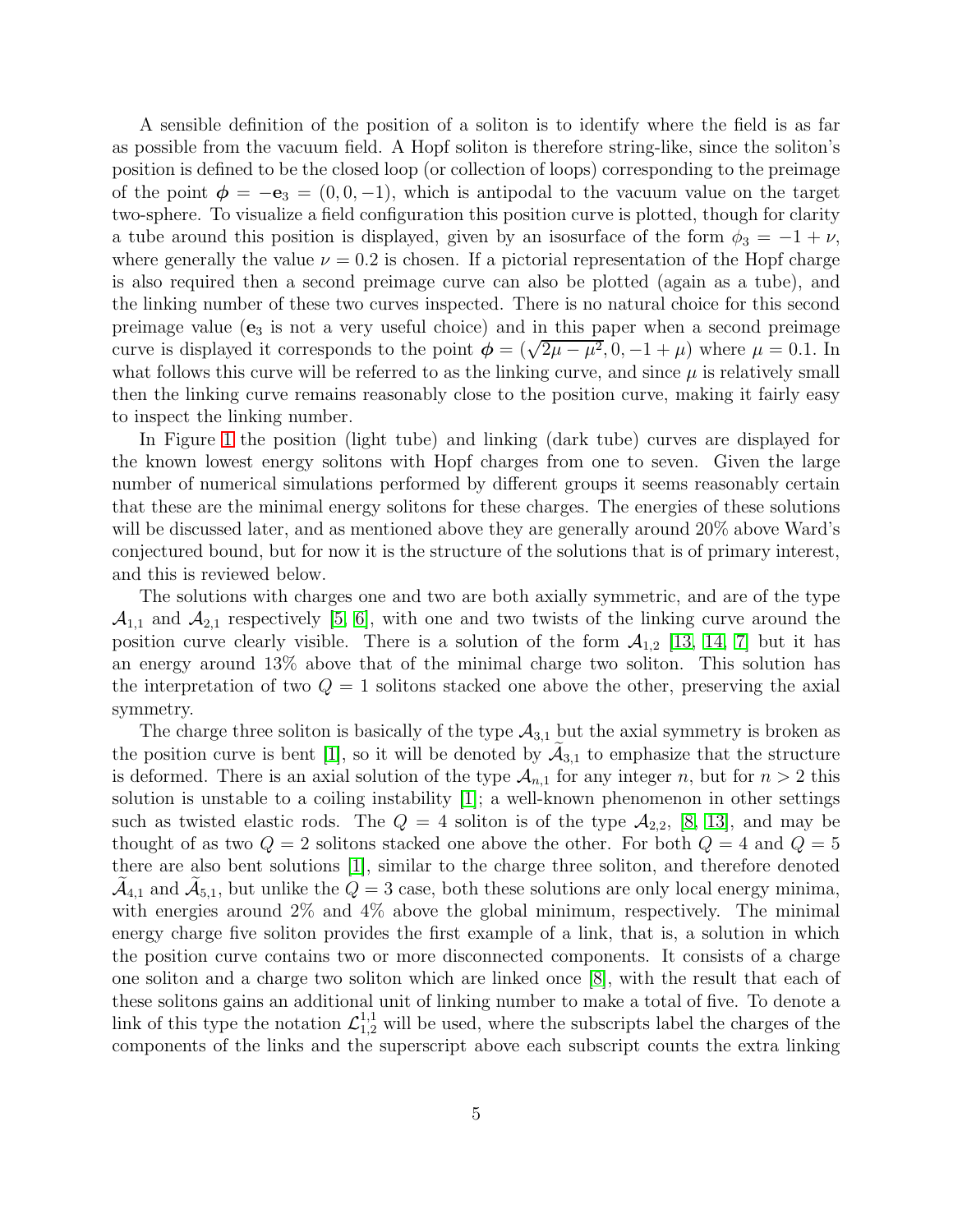

<span id="page-5-0"></span>Figure 1: The position (light tube) and linking (dark tube) curves for the known lowest energy solitons with Hopf charges  $1 \leq Q \leq 7$ .

number of that component, due to its linking with the others. Hence the total charge is the sum of the subscripts plus superscripts. The charge six soliton is similar to that of charge five, but now both components of the link have charge two [\[1\]](#page-19-3), so using the above notation it is written as  $\mathcal{L}_{2,2}^{1,1}$  $^{1,1}_{2,2}$ .

Finally, the charge seven soliton is the first (and so far only) example of a knot [\[1\]](#page-19-3). The position curve is a trefoil knot, which has a self-linking or crossing number of three (the crossing number of a knot is not an invariant and its use in this paper refers to the minimal crossing number over all presentations). An examination of the linking curve in Figure [1](#page-5-0) confirms that it twists around the position curve four times as the knot is traversed, so the Hopf charge is indeed seven, being the sum of the crossing number plus the number of twists. Any field configuration of a trefoil knot will be denoted by  $\mathcal{K}_{3,2}$ , which refers to the fact that the trefoil knot is also the  $(3, 2)$ -torus knot (see the following section for more information regarding torus knots). Note that this notation does not display the Hopf charge of the configuration, which is determined by the twist number as well as the crossing number, but this should not cause any confusion in what follows. Of course, for knots and links, as well as for unknot configurations, the precise conformation of the position curve is important in determining the energy, not just its topological type, but its knotted or linked structure is an important feature in classifying the solution. Thus, for example, the  $Q = 7$  trefoil knot displayed in Figure [1](#page-5-0) is not as symmetric as its typical knot theory presentation, and it is significant that the energy is lowered by breaking the possible cyclic  $C_3$  symmetry.

Having reviewed the known results for low charge solitons and introduced the notation used to label their structural type, it is time to turn to the main questions addressed in this paper. Given the variety of solutions which appear, even at low charges, it is difficult to make a confident prediction of the kind of behaviour that might arise at higher charges.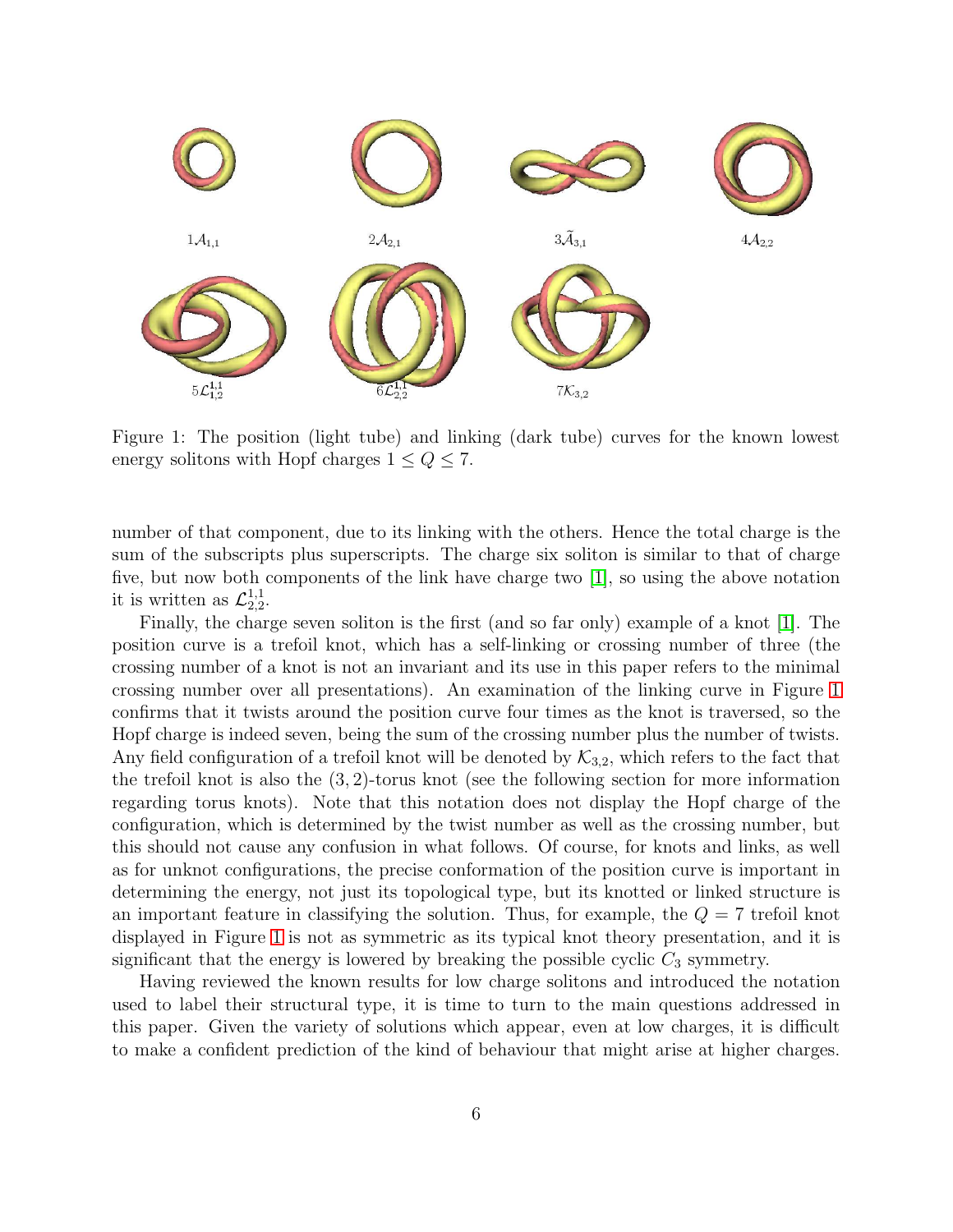In particular, an interesting open question is whether more knot solitons appear at higher charge, and if so what types of knots arise and are they local or global minima? It could have been the case that the charge seven trefoil knot was the only knot soliton, though in this paper it will be shown that this is far from true. Also, it would be useful to have at least a qualitative understanding of the fact that  $Q = 7$  is the lowest charge at which a knot first appears, and desirable to be able to estimate the charges at which other knots might exist.

In this section it has been mentioned briefly that at each charge there are often local minima in addition to the global minimum, and it is expected that the number of local minima generally increases with the charge. As noted in the introduction, these local minima can have large capture basins, making it difficult to fully explore the space of solutions. For any relaxation computation this makes the choice of initial conditions a crucial issue. In particular, it is not obvious how to construct a variety of reasonably low-energy initial field configurations for all Hopf charges. One family of configurations are the axial fields  $\mathcal{A}_{n,1}$ , which are all unstable for  $n > 2$ . However, even for charges as low as four, initial conditions which use small perturbations of these unstable solutions get trapped in local minima. One successful approach for low charges involves constructing links by hand [\[7,](#page-19-4) [8\]](#page-19-5), using a numerical cut-and-paste technique where various numerical field configurations are sewn together in different parts of the simulation grid to create a linked field with a given Hopf charge. Although this approach was the first method to successfully yield the global minima at charges four and five, it becomes more cumbersome for larger charges and is not applicable for creating knot initial conditions; it is also not very elegant mathematically, but this is perhaps not a serious criticism. Another set of initial conditions that have been used [\[8\]](#page-19-5) are based on the fields  $A_{n,m}$ , with  $m > 1$ , though these fields tend to have relatively large energies and therefore require quite long simulation times (except for the low charge examples of  $A_{1,2}$  and  $A_{2,2}$ ). In the following section an analytic ansatz is presented that yields reasonable field configurations for a variety of charges and describes all torus knots plus a wide range of links, in addition to fields of the type  $A_{n,m}$ . The key ingredient of the ansatz involves a rational map from the three-sphere into the complex projective line. The ansatz allows the construction of initial conditions corresponding to a variety of locations in field configuration space; in particular, configurations can be created which are reasonably close to suspected local energy minima. This approach substantially reduces the computational effort required to explore the energy landscape and makes it feasible to study knots and links for quite large charges.

# 3 Rational maps, torus knots and links

Torus knots are classified by a pair  $(a, b)$  of coprime positive integers with  $a > b$ . A knot is a torus knot if it lies on the surface of a torus, in which case the integers  $a$  and  $b$  count the number of times that the knot winds around the two cycles of the torus. The simplest example is the trefoil knot, which is the (3, 2)-torus knot and has three crossings. In the standard knot catalogue notation it is  $3<sub>1</sub>$ , where the number refers to the crossing number of the knot and the subscript labels its position in the knot catalogue. Other torus knots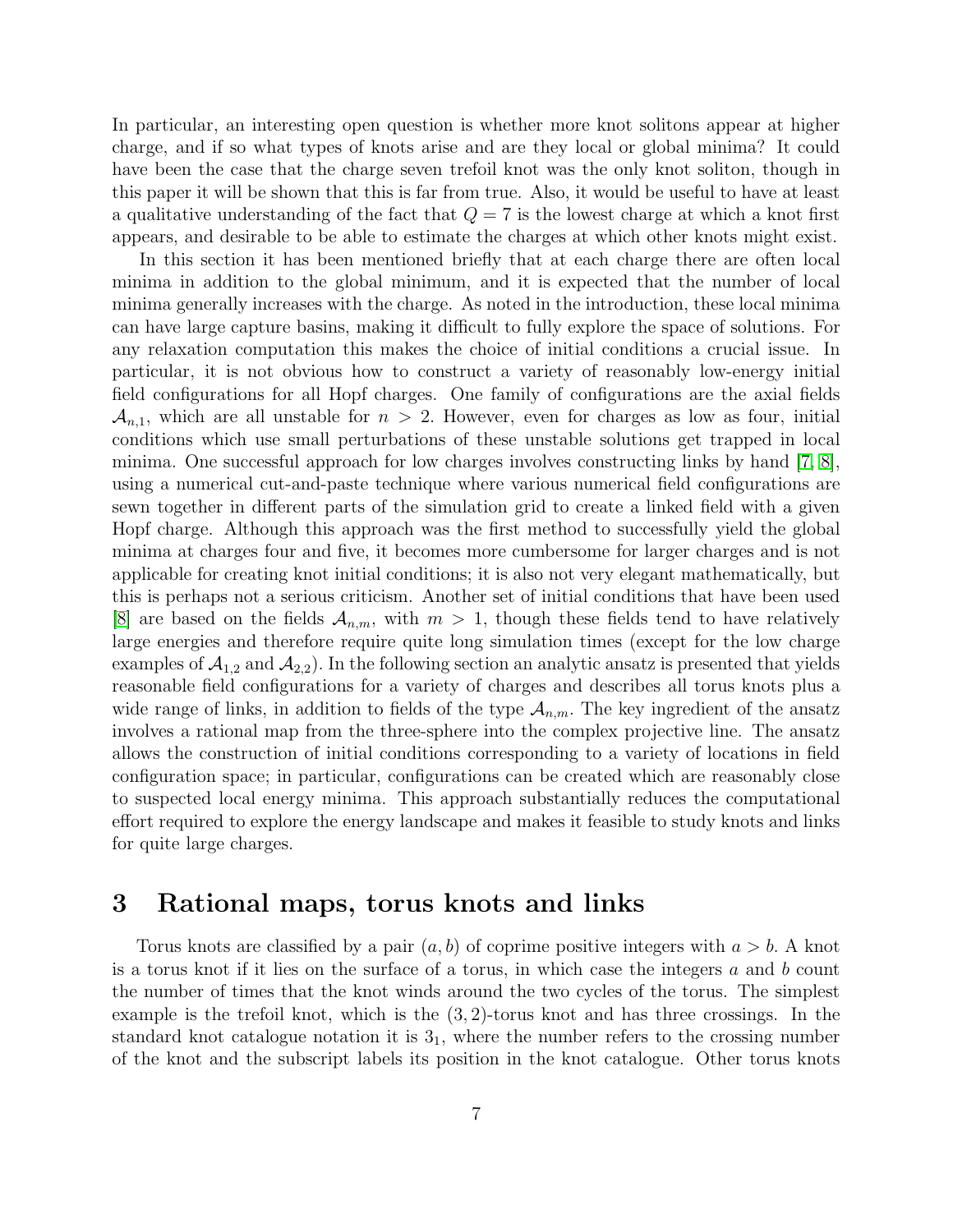which will be of interest in this paper include the  $(5, 2)$ -torus knot, also known as Solomon's seal knot, which has five crossings (knot  $5<sub>1</sub>$  in the catalogue), and the  $(4, 3)$ -torus knot which has crossing number eight (knot  $8_{19}$  in the catalogue). In general the  $(a, b)$ -torus knot has crossing number  $C = a(b-1)$ .

Denote by  $\mathcal{K}_{a,b}$  any field configuration in which the position curve is an  $(a, b)$ -torus knot. Such a field configuration will have Hopf charge  $Q = C + T$ , where  $C = a(b - 1)$  is the knot crossing number and the integer  $T$  counts the number of times that the linking curve twists around the position curve (only situations where the orientation is such that T is non-negative will be of relevance here). The main aim of this section is to construct fields of type  $\mathcal{K}_{a,b}$  for a large range of charges Q.

The first step is to recall the standard description [\[3\]](#page-19-10) of a torus knot as the intersection of a complex algebraic curve with the three-sphere. Consider  $(Z_1, Z_0) \in \mathbb{C}^2$  and the unit three-sphere  $S^3 \subset \mathbb{C}^2$  given by  $|Z_1|^2 + |Z_0|^2 = 1$ . Then the intersection of this three-sphere with the complex algebraic curve  $Z_1^a + Z_0^b = 0$  is indeed the  $(a, b)$ -torus knot.

To use the above description to produce a field configuration, the spatial coordinates  $(x_1, x_2, x_3) \in \mathbb{R}^3$  are mapped to the unit three-sphere via a degree one spherically equivariant map. Explicitly,

$$
(Z_1, Z_0) = ((x_1 + ix_2)\frac{\sin f}{r}, \cos f + i\frac{\sin f}{r}x_3), \tag{3.1}
$$

where  $r^2 = x_1^2 + x_2^2 + x_3^2$  and the profile function  $f(r)$  is a monotonically decreasing function of the radius r, with boundary conditions  $f(0) = \pi$  and  $f(\infty) = 0$ . The precise form of this function will be specified shortly.

A Riemann sphere coordinate W, is used on the target two-sphere of the field  $\phi$ , determined via stereographic projection as

$$
W = \frac{\phi_1 + i\phi_2}{1 + \phi_3}.
$$
\n(3.2)

With these definitions, then constructing a map  $\phi : \mathbb{R}^3 \mapsto S^2$  is equivalent to specifying  $W(Z_1, Z_0)$ , that is,  $W : S^3 \mapsto \mathbb{CP}^1$ , a map from the three-sphere to the complex projective line. This map will be taken to be a rational map, which means that  $W = p/q$ , where both p and q are polynomials in the variables  $Z_1$  and  $Z_0$ .

For an  $(a, b)$ -torus knot the mapping is chosen to have the form

<span id="page-7-0"></span>
$$
W = \frac{p}{q} = \frac{Z_1^{\alpha} Z_0^{\beta}}{Z_1^{\alpha} + Z_0^b},\tag{3.3}
$$

where  $\alpha$  is a positive integer and  $\beta$  is a non-negative integer. A map of this form has the correct boundary conditions at spatial infinity, since as  $r \to \infty$  then  $(Z_1, Z_0) \to (0, 1)$ and, because  $\alpha > 0$ , this gives  $W \to 0$ , which is the stereographic projection of the point  $\phi = (0, 0, 1) = e_3$ . Furthermore, the position curve is the preimage of the point  $-e_3$ , which corresponds to  $W = \infty$ , and hence is given by  $q = 0 = Z_1^a + Z_0^b$ . As the coordinates  $(Z_1, Z_0)$ automatically lie on the unit three-sphere then the position curve is the  $(a, b)$ -torus knot, for all values of  $\alpha$  and  $\beta$ .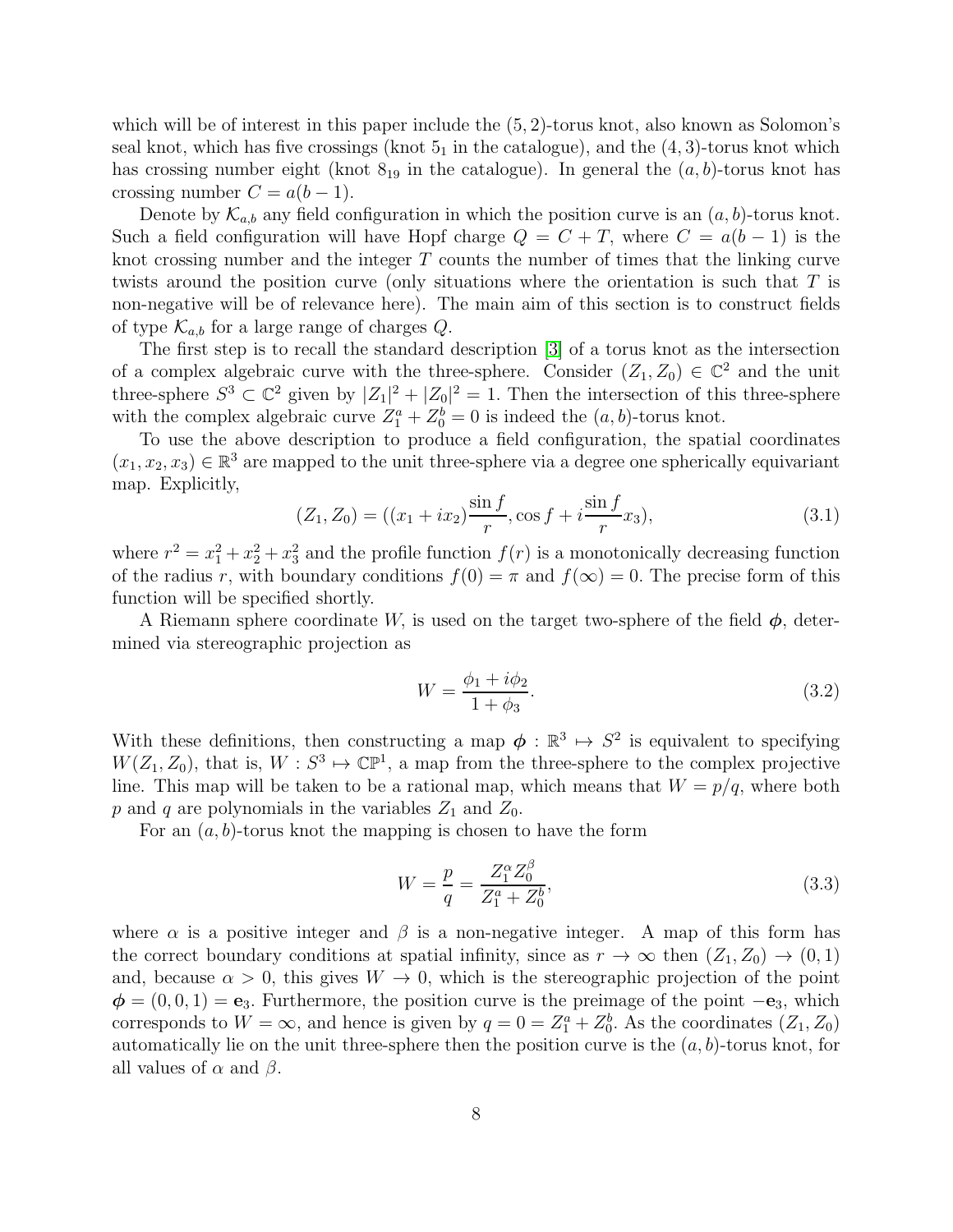The Hopf charge of the map determined by [\(3.3\)](#page-7-0) is given by the cross ratio

$$
Q = \alpha b + \beta a. \tag{3.4}
$$

To see this note that a rational map

$$
W: S^3 \mapsto \mathbb{CP}^1, \quad \text{given by} \quad W(Z_1, Z_0) = \frac{p(Z_1, Z_0)}{q(Z_1, Z_0)},\tag{3.5}
$$

has a natural extension to a map

$$
(p,q): \mathbb{B}^4 \subset \mathbb{C}^2 \mapsto \mathbb{C}^2, \quad \text{given by} \quad (p(Z_1, Z_0), q(Z_1, Z_0)). \tag{3.6}
$$

Here  $\mathbb{B}^4$  denotes the 4-ball with boundary  $S^3$ , and is obtained by replacing the constraint  $|Z_1|^2 + |Z_0|^2 = 1$  by the inequality  $|Z_1|^2 + |Z_0|^2 \le 1$ . The map  $(p, q)$  is between manifolds of the same dimension and has a degree, defined by counting preimages of a generic point of the target space, weighted by the signs of the Jacobian. As all the other mappings involved in the ansatz have degree one, and the standard Hopf map  $(p, q) \mapsto p/q$  is employed, then the Hopf charge Q of the combined mapping is equal to the degree of the mapping  $(p, q)$ . Furthermore, as the mapping  $(p, q)$  is holomorphic then the sign of the Jacobian of all generic preimage points is positive, so the degree is simply the number of preimages.

For the mapping  $(p, q)$  given by [\(3.3\)](#page-7-0) take the generic point in target space to be  $(\epsilon, 0)$ , so the Hopf charge is the number of solutions of the equation  $(Z_1^{\alpha} Z_0^{\beta}, Z_1^a + Z_0^b) = (\epsilon, 0)$ . Writing  $Z_0$  in terms of  $Z_1$  from the first component of this equation and substituting into the second component yields the polynomial equation  $Z_1^{\alpha b+\beta a} = (-1)^{\beta} \epsilon^b$ , which clearly has  $Q = \alpha b + \beta a$ solutions, as stated.

For any  $(a, b)$ -torus knot the above ansatz can be used to construct a field configuration of the type  $\mathcal{K}_{a,b}$  with Hopf charge Q, providing there are integers  $(\alpha, \beta)$ , with  $\alpha$  positive and  $\beta$  non-negative, for which  $Q = \alpha b + \beta a$ . For example, in the case of the trefoil knot then  $(a, b) = (3, 2)$  hence any  $Q > 3$  can be obtained. In fact a trefoil knot with  $Q = 3$ can also be obtained by interchanging the roles of  $Z_1$  and  $Z_0$ , but a field of this type is not relevant, as will be made clear later. Note that for some values of  $Q$ , and fixed  $(a, b)$ , there are multiple solutions for  $(\alpha, \beta)$ . These multiple solutions produce qualitatively similar fields, in that both describe the same  $(a, b)$ -torus knot position curve, and the linking curve twists the same number of times around the position curve; though the distribution of twist may vary. In examples where such multiple solutions were used as initial conditions, the energy relaxation algorithm produced identical final results for all choices.

Recall that a profile function  $f(r)$  needs to be specified, satisfying the boundary conditions  $f(0) = \pi$  and  $f(\infty) = 0$ . In fact, these are the correct boundary conditions in an infinite domain but in the finite domain used for numerical simulations the last boundary condition needs to be replaced by  $f = 0$  at the boundary of the numerical grid. As the ansatz is only used to provide initial conditions then most reasonable monotonic functions will suffice. The simulations discussed in this paper were performed on a cubic grid of side-length 2L, that is,  $-L \leq x_i \leq L$ , where  $2L = 15$ . A simple linear profile function was used, given by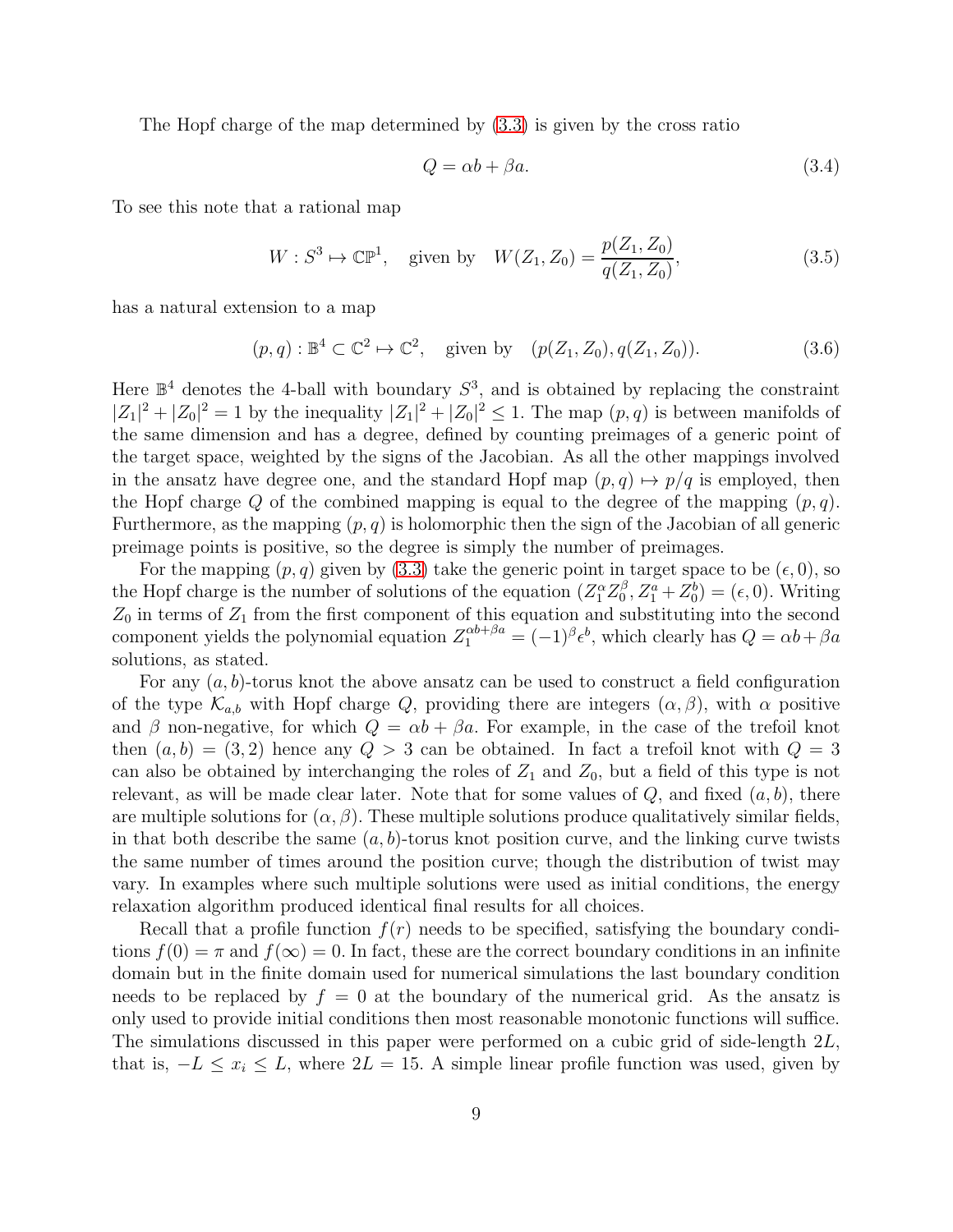

<span id="page-9-0"></span>Figure 2: The position (light tube) and linking (dark tube) curves for initial conditions created using the rational map ansatz: (a)  $Q = 7$  trefoil knot; (b)  $Q = 6$  link  $\mathcal{L}_{2,2}^{1,1}$  $^{1,1}_{2,2}$ .

 $f(r) = \pi (L-r)/L$ , for  $r \leq L$  and zero otherwise. For a given rational map one could aim to minimize the energy of the ansatz over all profile functions, but this has not been attempted for reasons discussed shortly.

As an illustration of the use of the ansatz, consider an approximation to the minimal energy  $Q = 7$  trefoil knot. To construct a field  $\mathcal{K}_{3,2}$  with  $Q = 2\alpha + 3\beta = 7$ , requires  $(\alpha, \beta) = (2, 1)$ , resulting in the map  $W = Z_1^2 Z_0/(Z_1^3 + Z_0^2)$ . The field generated from this rational map is displayed in Figure [2a](#page-9-0), where both the position and linking curves are shown. It is clear from this figure that the field has similar qualitative features to the minimal energy soliton, in that it is a trefoil knot with four twists. The main qualitative difference is that the ansatz produces a more symmetric field, having a cyclic  $C_3$  symmetry. This symmetry is obvious from the form of the rational map, as a rotation by  $120°$  around the  $x_3$ -axis corresponds to the transformation  $Z_1 \mapsto e^{2\pi i/3} Z_1$ , upon which the rational map changes by only a phase; which is simply an action of the global  $O(2)$  symmetry on target space.

Using the above field as the initial condition for an energy relaxation simulation yields the minimal energy soliton very quickly, and certainly requires far less computational resources than computing the solution from a perturbed axial configuration. Note that, in practice, the cyclic  $C_3$  symmetry is slightly broken by the cubic numerical grid, and in particular its boundary, so an explicit symmetry breaking perturbation is not required. In examples discussed later, where initial conditions have a cyclic  $C_4$  symmetry, then the configuration is created with a slight displacement from the centre of the grid to again slightly break any exact symmetry.

As mentioned above, the profile function could be optimized to find the minimal energy configuration, for a given rational map, but this has not been attempted. As with the above example, generally the ansatz is more symmetric than the relaxed solution, so it is not expected that a good estimate of the energy can be obtained in this way. It might be possible to improve the approximation to a quantitative level by minimizing over families of rational maps, which include symmetry breaking terms, rather than using the rational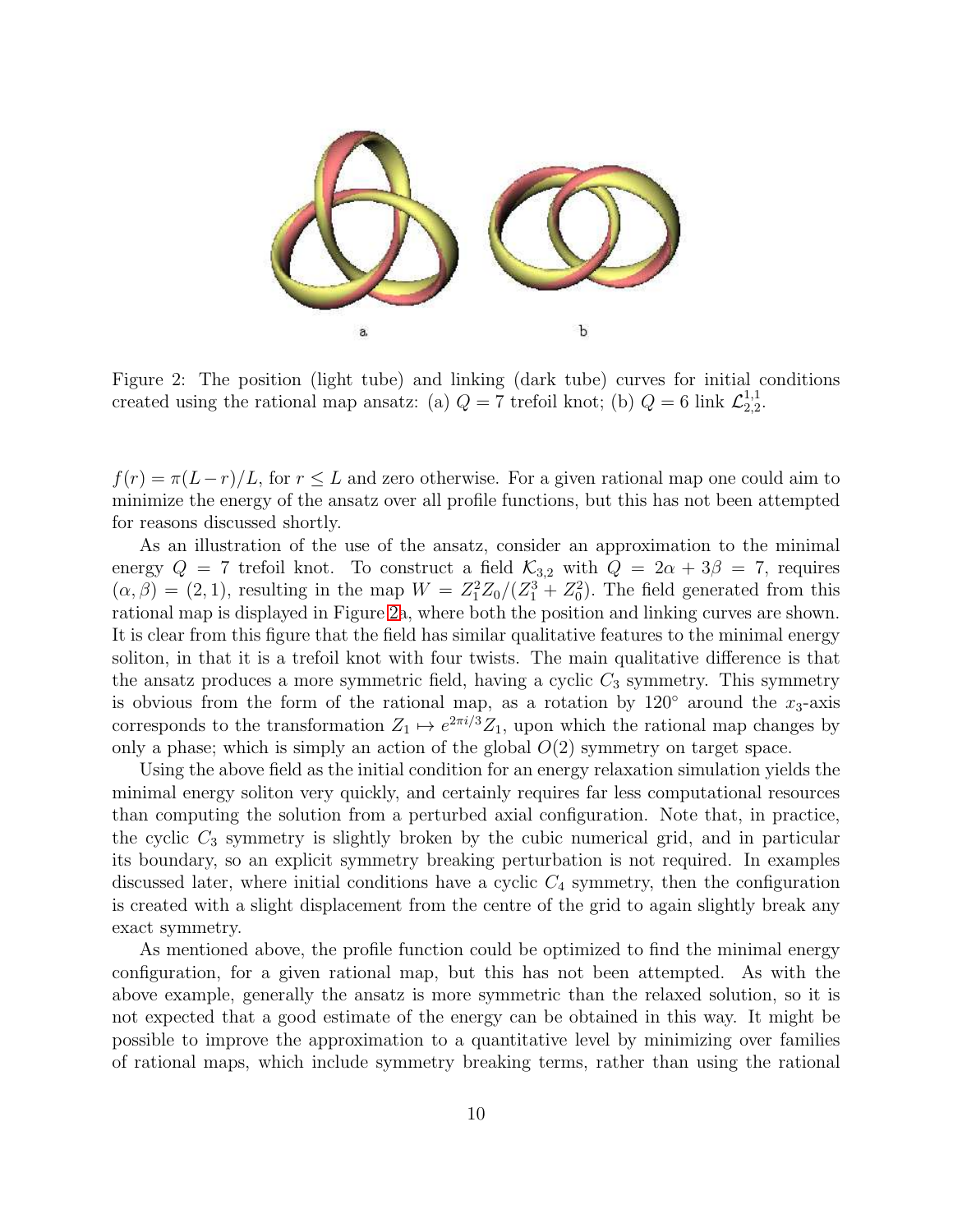maps in this paper; chosen to be the simplest with the correct qualitative features. In this case it would be worthwhile to also minimize the profile function, but as the minimization problem couples the rational map and the profile function together then this is not a simple numerical task. In fact, this numerical problem appears to have about the same level of difficulty as performing energy relaxation via full field simulations. As the energy relaxation code produces a solution very quickly and efficiently from the simple ansatz, then there appears little need to try and improve upon it. The profile function could be adjusted to a minimal extent, for example, by including parameters to set the scale and thickness of the knot, but again this has not been necessary.

So far only knot initial conditions have been considered, but the ansatz can also be used to construct a variety of unknots and links by choosing suitable rational maps. For example, axial fields of the form  $A_{n,m}$  are generated by a rational map  $W = Z_1^n/Z_0^m$ .

Links correspond to rational maps in which the curve determined by the denominator is reducible. The torus knot maps with  $(a, b)$  coprime degenerate to links if  $(a, b)$  are not coprime. As an example, links of the type  $\mathcal{L}_{n,n}^{1,1}$  (which have Hopf charge  $Q = 2n + 2$ ) are derived from the rational map

<span id="page-10-0"></span>
$$
W = \frac{Z_1^{n+1}}{Z_1^2 - Z_0^2} = \frac{Z_1^n}{2(Z_1 - Z_0)} + \frac{Z_1^n}{2(Z_1 + Z_0)},
$$
\n(3.7)

where the partial fraction decomposition reveals the charges of the constituent links by comparison with the axial maps. The  $Q = 6$  field constructed using the rational map [\(3.7\)](#page-10-0) with  $n = 2$  is displayed in Figure [2b](#page-9-0). As can be seen from this figure, the field is qualitatively similar to the minimal energy  $Q = 6$  soliton, which is of the type  $\mathcal{L}_{2,2}^{1,1}$  $_{2,2}^{1,1}$ . More examples of rational maps associated to linked configurations will appear in the following section.

#### 4 Higher charge solitons

In this section the results of a large number of energy minimization simulations are presented. Hopf charges up to sixteen are studied, with initial conditions consisting of a variety of links and knots, created using the rational map ansatz discussed above.

Table 1 summarizes the simulations performed, by listing the type of each initial condition together with the type of the resulting final solution, obtained from the energy minimization algorithm. In Table 2 the types and energies of the known lowest energy solutions, plus some local energy minima, are presented for  $1 \le Q \le 16$ , ordered by increasing energies. Also given in Table 2 are the energies divided by Ward's conjectured bound,  $E/Q^{3/4}$ , from which it can be seen that the minimal energy solution is consistently around 20% above the conjectured bound. The values of  $E/Q^{3/4}$  are plotted in Figure [3](#page-12-0) using a notation that identifies the different torus knots as follows. White circles denote configurations which do not contain knots, that is, either unknots or links. The symbols denoting knots are triangles for  $\mathcal{K}_{3,2}$ , diamonds for  $\mathcal{K}_{5,2}$ , squares for  $\mathcal{K}_{4,3}$  and stars for  $\mathcal{K}_{5,3}$ . Configurations denoted by black circles will be discussed shortly.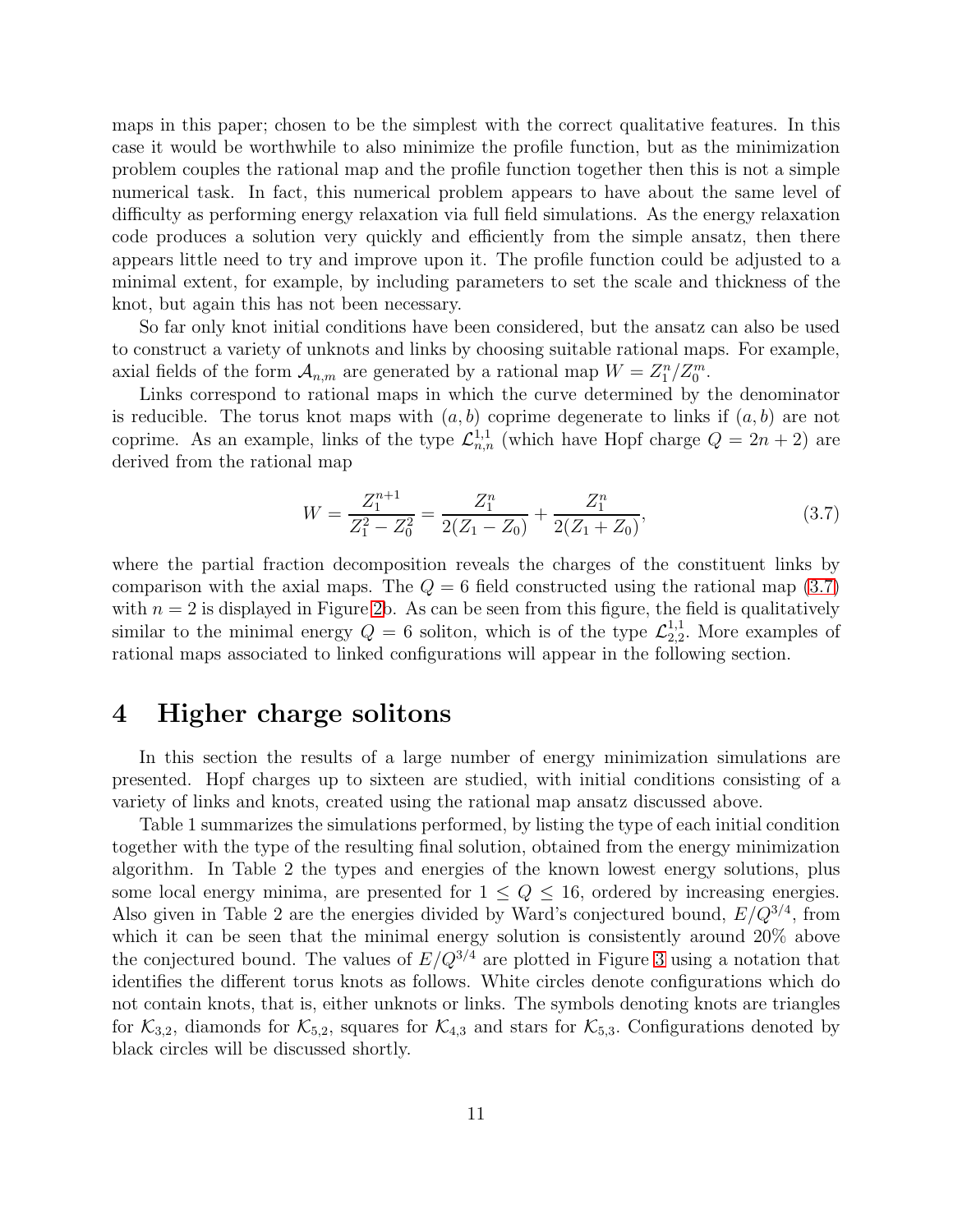|                | initial                                                                                                                                                        |                                                                                                                                                                                                                                                                                                                 |                                                                                                                                    |                                                                                                        |                                                                                                      |                                                                                                    |  |
|----------------|----------------------------------------------------------------------------------------------------------------------------------------------------------------|-----------------------------------------------------------------------------------------------------------------------------------------------------------------------------------------------------------------------------------------------------------------------------------------------------------------|------------------------------------------------------------------------------------------------------------------------------------|--------------------------------------------------------------------------------------------------------|------------------------------------------------------------------------------------------------------|----------------------------------------------------------------------------------------------------|--|
| Q              | $\downarrow$                                                                                                                                                   |                                                                                                                                                                                                                                                                                                                 |                                                                                                                                    |                                                                                                        |                                                                                                      |                                                                                                    |  |
|                | final                                                                                                                                                          |                                                                                                                                                                                                                                                                                                                 |                                                                                                                                    |                                                                                                        |                                                                                                      |                                                                                                    |  |
| $\mathbf 5$    | $\overline{\mathcal{K}}_{3,2}$                                                                                                                                 |                                                                                                                                                                                                                                                                                                                 |                                                                                                                                    |                                                                                                        |                                                                                                      |                                                                                                    |  |
|                |                                                                                                                                                                |                                                                                                                                                                                                                                                                                                                 |                                                                                                                                    |                                                                                                        |                                                                                                      |                                                                                                    |  |
| 6              |                                                                                                                                                                |                                                                                                                                                                                                                                                                                                                 |                                                                                                                                    |                                                                                                        |                                                                                                      |                                                                                                    |  |
|                |                                                                                                                                                                |                                                                                                                                                                                                                                                                                                                 |                                                                                                                                    |                                                                                                        |                                                                                                      |                                                                                                    |  |
|                | ${\cal L}^{1,1}_{1,2} \over \cal K_{3,2} \over \cal K_{3,2} \over \cal K_{3,2} \over \cal K_{3,2} \over \cal K_{3,3} \over \cal L_{3,3}^{1,1}$                 |                                                                                                                                                                                                                                                                                                                 |                                                                                                                                    |                                                                                                        |                                                                                                      |                                                                                                    |  |
| $\overline{7}$ |                                                                                                                                                                |                                                                                                                                                                                                                                                                                                                 |                                                                                                                                    |                                                                                                        |                                                                                                      |                                                                                                    |  |
|                |                                                                                                                                                                |                                                                                                                                                                                                                                                                                                                 |                                                                                                                                    |                                                                                                        |                                                                                                      |                                                                                                    |  |
|                |                                                                                                                                                                |                                                                                                                                                                                                                                                                                                                 |                                                                                                                                    |                                                                                                        |                                                                                                      |                                                                                                    |  |
| 8              |                                                                                                                                                                |                                                                                                                                                                                                                                                                                                                 | $\mathcal{L}^{1,1}_{4,2}$                                                                                                          | $\mathcal{K}_{5,2}$                                                                                    |                                                                                                      |                                                                                                    |  |
|                |                                                                                                                                                                |                                                                                                                                                                                                                                                                                                                 |                                                                                                                                    |                                                                                                        |                                                                                                      |                                                                                                    |  |
|                |                                                                                                                                                                |                                                                                                                                                                                                                                                                                                                 |                                                                                                                                    |                                                                                                        |                                                                                                      |                                                                                                    |  |
| 9              | $\mathcal{L}_{3,3}^{1,1}$<br>$\mathcal{L}_{3,3}^{1,1}$<br>$\downarrow$<br>$\mathcal{L}_{1,1,1}^{2,2,2}$                                                        |                                                                                                                                                                                                                                                                                                                 | ${\cal L}^{1,1}_{3,3} \over \mathcal{K}_{3,2} \atop \mathcal{K}_{3,2}$                                                             | ${\cal L}^{1,1}_{3,3} \over \mathcal{K}_{5,2} \atop \mathcal{K}_{3,2}$                                 | ${\cal K}_{3,2} \atop {\cal K}_{3,2} \atop {\cal K}_{2,3} \atop {\cal K}_{3,2} \atop {\cal K}_{3,2}$ | $\mathcal{L}_{3,4}^{1,1}$                                                                          |  |
|                |                                                                                                                                                                |                                                                                                                                                                                                                                                                                                                 |                                                                                                                                    |                                                                                                        |                                                                                                      |                                                                                                    |  |
|                |                                                                                                                                                                |                                                                                                                                                                                                                                                                                                                 |                                                                                                                                    |                                                                                                        |                                                                                                      | $\mathcal{K}_{\underline{3,2}}$                                                                    |  |
| 10             |                                                                                                                                                                |                                                                                                                                                                                                                                                                                                                 |                                                                                                                                    |                                                                                                        |                                                                                                      |                                                                                                    |  |
|                | ${\mathcal L}_{1,1,1}^{2,2,2}\atop {\mathcal L}_{1,1,2}^{2,2,2}\atop {\mathcal L}_{1,1,2}^{2,2,2} \atop {\mathcal L}_{1,1,2}^{2,2,2}$                          | $\begin{array}{c} {\cal L}^{1,1}_{2,3} \ \downarrow \ {\cal K}_{3,2} \ {\cal L}^{2,2}_{2,2} \ \downarrow \ {\cal L}^{1,1}_{3,3} \ {\cal K}_{4,3} \ {\downarrow} \ {\cal L}^{2,2}_{1,1,2} \ {\cal K}_{4,3} \ {\downarrow} \ {\cal L}^{2,2,2}_{1,1,2} \ {\cal K}_{5,2} \ \downarrow \ {\cal K}_{5,2} \end{array}$ | $\overline{\mathcal{L}^{2,2}_{3,3}}$<br>$\downarrow \mathcal{L}^{2,2}_{3,3}$<br>$\overline{\mathcal{K}^{2,2}_{3,3}}$               | $\begin{array}{r} \mathcal{L}^{1,1}_{5,3} \ \downarrow\ 2^{2,2}_{3,3} \ \mathcal{K}_{3,2} \end{array}$ | $\overline{\mathcal{K}_{5,2}\brace{\mathcal{L}^{2,2}_{3,3}}}$                                        | $\overline{\begin{matrix} \mathcal{K}_{3,2} \ \mathcal{K}_{3,2} \ \mathcal{K}_{3,2} \end{matrix}}$ |  |
|                | $\overline{\mathcal{K}_{4,3}}$                                                                                                                                 |                                                                                                                                                                                                                                                                                                                 |                                                                                                                                    |                                                                                                        |                                                                                                      |                                                                                                    |  |
| 11             |                                                                                                                                                                |                                                                                                                                                                                                                                                                                                                 |                                                                                                                                    |                                                                                                        |                                                                                                      |                                                                                                    |  |
|                | $\mathcal L^{\mathcal V_{2,2,2}}_{1,2,2} \over \mathcal K_{5,3}$                                                                                               |                                                                                                                                                                                                                                                                                                                 | $\begin{array}{c} \n\downarrow \ \n\downarrow \ \n\downarrow \ \n\chi_{3,4}^{2,2} \n\hline\n\chi_{5,2} \n\downarrow \n\end{array}$ | $\mathcal{\overline{K}}_{3,2}^{\mathbf{\overline{v}}}$                                                 |                                                                                                      |                                                                                                    |  |
|                |                                                                                                                                                                | $\overline{\mathcal{K}^3_{3,2}}$<br>$\downarrow$<br>$\mathcal{K}_{4,3}$                                                                                                                                                                                                                                         |                                                                                                                                    | $\overline{\mathcal{K}_{7,2}\brace{\mathcal{L}^{2,2}_{4,4}}^{\mathcal{K}_{7,2}}}$                      |                                                                                                      |                                                                                                    |  |
| 12             |                                                                                                                                                                |                                                                                                                                                                                                                                                                                                                 |                                                                                                                                    |                                                                                                        |                                                                                                      |                                                                                                    |  |
|                |                                                                                                                                                                |                                                                                                                                                                                                                                                                                                                 | $\mathcal{K}_{5,2}$                                                                                                                |                                                                                                        |                                                                                                      |                                                                                                    |  |
| 13             |                                                                                                                                                                |                                                                                                                                                                                                                                                                                                                 | $\overline{\mathcal{K}_{5,2}}$                                                                                                     |                                                                                                        |                                                                                                      |                                                                                                    |  |
|                | $\begin{array}{c}\n\downarrow \\ \underline{\mathcal{L}^{2,2,2}_{2,2,2}} \\ \hline\n\mathcal{K}_{3,2} \\ \downarrow \\ \hline\n\mathcal{K}_{4,3}\n\end{array}$ | $\overline{\mathcal{K}_{5,3}\over \mathcal{X}_{13}}$                                                                                                                                                                                                                                                            | $\downarrow$<br>$\mathcal{K}_{\underline{5,2}}$                                                                                    | $\zeta_{3,4}^{\r3,3}$                                                                                  |                                                                                                      |                                                                                                    |  |
|                | $\overline{\mathcal{K}_{4,3}}$                                                                                                                                 | $\overline{\mathcal{K}_{5,3}}$                                                                                                                                                                                                                                                                                  | $\overline{\mathcal{K}_{3,2}}$                                                                                                     |                                                                                                        |                                                                                                      |                                                                                                    |  |
| 14             | $\downarrow$                                                                                                                                                   | $\downarrow$                                                                                                                                                                                                                                                                                                    |                                                                                                                                    |                                                                                                        |                                                                                                      |                                                                                                    |  |
|                | $\mathcal{K}_{4,3}$                                                                                                                                            | $\mathcal{K}_{5,3}$                                                                                                                                                                                                                                                                                             | $\mathcal{K}_{\underline{5,2}}$                                                                                                    |                                                                                                        |                                                                                                      |                                                                                                    |  |
| 15             | $\bar{\mathcal{K}}_{5,3}$                                                                                                                                      | $\overline{\mathcal{K}}_{4,3}$                                                                                                                                                                                                                                                                                  | $\mathcal{K}_{3,2}$                                                                                                                |                                                                                                        |                                                                                                      |                                                                                                    |  |
|                | $\downarrow$                                                                                                                                                   | 4,4,4                                                                                                                                                                                                                                                                                                           |                                                                                                                                    |                                                                                                        |                                                                                                      |                                                                                                    |  |
|                | $\mathcal{X}_{15}$                                                                                                                                             | , 1, 1                                                                                                                                                                                                                                                                                                          | $\mathcal{K}_{5,3}$                                                                                                                |                                                                                                        |                                                                                                      |                                                                                                    |  |
| 16             | $\overline{\mathcal{K}}_{4,3}$                                                                                                                                 | $\mathcal{L}^{3,3,3,3}_{1,1,1,1}$                                                                                                                                                                                                                                                                               | $\mathcal{K}_{3,2}$                                                                                                                |                                                                                                        |                                                                                                      |                                                                                                    |  |
|                | $\downarrow$                                                                                                                                                   |                                                                                                                                                                                                                                                                                                                 | $\downarrow$                                                                                                                       |                                                                                                        |                                                                                                      |                                                                                                    |  |
|                | $\mathcal{X}_{16}$                                                                                                                                             | $\mathcal{X}_{16}$                                                                                                                                                                                                                                                                                              | $\mathcal{X}_{16}$                                                                                                                 |                                                                                                        |                                                                                                      |                                                                                                    |  |

| Q               | type                                      | $\overline{E}$     | $E\overline{Q^{3/4}}$ |  |
|-----------------|-------------------------------------------|--------------------|-----------------------|--|
| $\mathbf 1$     | $\mathcal{A}_{1,1}$                       | 1.204              | 1.204                 |  |
| $\overline{2}$  | $^{2,1}$                                  | 1.967              | 1.170                 |  |
| 3               | 3,1                                       | 2.754              | 1.208                 |  |
| $\overline{4}$  | $^{2,2}$                                  | $\overline{3}.445$ | 1.218                 |  |
| $\overline{5}$  | $_{1,1}$                                  | 4.095              | 1.225                 |  |
| $\overline{6}$  | 1,1<br>2,2                                | 4.650              | 1.213                 |  |
| $\overline{7}$  | 3,2                                       | 5.242              | 1.218                 |  |
| 8               | $\frac{1}{3}$                             | 5.821              | 1.224                 |  |
| 8               | $\mathcal{K}_{3,2}$                       | 5.824              | 1.224                 |  |
| 9               | $^{2,2,2}$<br>1,1,1                       | 6.360              | 1.224                 |  |
| 9               | $\mathcal{K}_{3,2}$                       | 6.385              | 1.229                 |  |
| 10              | $^{2,2,2}$<br>1,2                         | 6.905              | 1.228                 |  |
| 10              | $3,\!\!3$                                 | 6.923              | 1.231                 |  |
| 10              | 3.2                                       | 6.973              | 1.240                 |  |
| 11              | $^{2,2,2}$<br>1,2,2                       | 7.391              | 1.224                 |  |
| 11              | $\mathcal{K}_{5,2}$                       | 7.502              | 1.242                 |  |
| 11              | $^{3,4}$                                  | 7.533              | 1.247                 |  |
| 11              | $\mathcal{K}_{3,2}$                       | 7.614              | 1.261                 |  |
| $\overline{12}$ | $\frac{2,2,2}{2,2,2}$                     | 7.833              | 1.215                 |  |
| 12              | $\mathcal{K}_{4,3}$                       | 7.857              | 1.219                 |  |
| 12              | $\mathcal{K}_{5,2}$                       | 8.070              | 1.252                 |  |
| 12              | $\mathcal{L}^{\tilde{2},\tilde{2}}_{4,4}$ | 8.093              | 1.255                 |  |
| 13              | $\mathcal{K}_{4,3}$                       | 8.272              | 1.208                 |  |
| 13              | $\mathcal{X}_{13}$                        | 8.462              | 1.236                 |  |
| 13              | $\mathcal{K}_{5,2}$                       | 8.574              | 1.252                 |  |
| 13              | 3,3<br>3,4                                | 8.633              | 1.261                 |  |
| 14              | $\mathcal{K}_{4,3}$                       | 8.761              | 1.210                 |  |
| 14              | $\mathcal{K}_{5,3}$                       | 8.807              | 1.217                 |  |
| 14              | $\mathcal{K}_{5,2}$                       | 9.124              | 1.261                 |  |
| $\overline{15}$ | $\mathcal{X}_{15}$                        | 9.290              | $\frac{1}{219}$       |  |
| 15              | $\binom{4,4,4}{1,1,1}$                    | 9.404              | 1.234                 |  |
| 15              | $\mathcal{K}_{5,3}$                       | 9.408              | 1.234                 |  |
| $\overline{16}$ | $\mathcal{X}_{16}$                        | 9.769              | 1.221                 |  |

Table 2: Solution types and energies.

Table 1: Initial conditions and final solutions.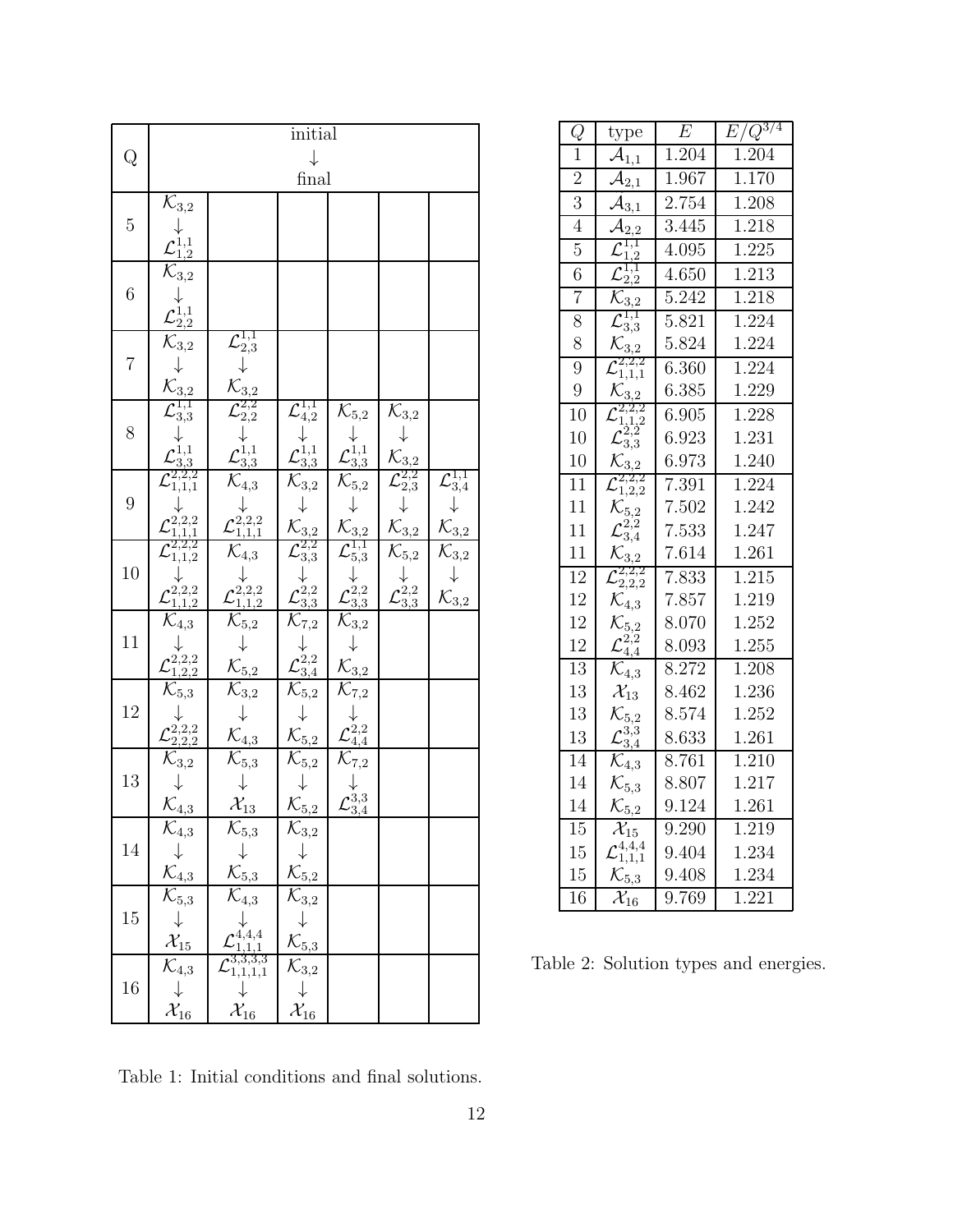

<span id="page-12-0"></span>Figure 3: The ratio of the energy to the conjectured bound, that is,  $E/Q^{3/4}$ , as a function of Hopf charge Q for a variety of solutions: unknots and links (white circles);  $\mathcal{K}_{3,2}$  (triangles);  $\mathcal{K}_{5,2}$  (diamonds);  $\mathcal{K}_{4,3}$  (squares);  $\mathcal{K}_{5,3}$  (stars); links which are not resolved (black circles).

The present study has produced 26 new solutions with  $8 \le Q \le 16$ . The position curves for each of these is displayed in Figure [4,](#page-13-0) but for clarity the linking curves are not shown, although they have been examined to confirm the correct linking number identifications. Each plot is labeled by its charge and type, with energies increasing first from left to right and then top to bottom.

First of all, consider trefoil knots, that is, solutions which have the form  $\mathcal{K}_{3,2}$ . As mentioned earlier, the  $Q = 7$  minimal energy soliton has this form and is obtained from the related rational map initial condition. This is encoded in Table 1 as the process  $\mathcal{K}_{3,2} \to \mathcal{K}_{3,2}$ . The entry to the right of this one in Table 1 reveals that the same trefoil knot solution is also obtained from the linked initial condition  $\mathcal{L}_{2,3}^{1,1}$  $^{1,1}_{2,3}$ .

There are no trefoil knots with  $Q < 7$ . Evidence supporting this is presented in Table 1 for  $Q = 5$  and  $Q = 6$ , where it is seen that in both cases initial conditions of the form  $\mathcal{K}_{3,2}$  result in the linked minimal energy solutions, which are  $\mathcal{L}_{1,2}^{1,1}$  and  $\mathcal{L}_{2,2}^{1,1}$  $_{2,2}^{1,1}$  respectively. A reasonable interpretation of these results is that for  $Q < 7$  the number of twists  $T = Q - 3$ is too low, given the preferred length of the soliton in a trefoil knot arrangement. In other words, the twist per unit length is too low to be an energetically efficient distribution of the Hopf charge between crossing and twisting. A more detailed discussion of this aspect will be given later, when general torus knots will be considered. Note that, in particular, there is no trefoil knot solution in which there is no twist, which corresponds to  $Q = 3$ , and was the original suggestion for a knot soliton [\[5\]](#page-19-1).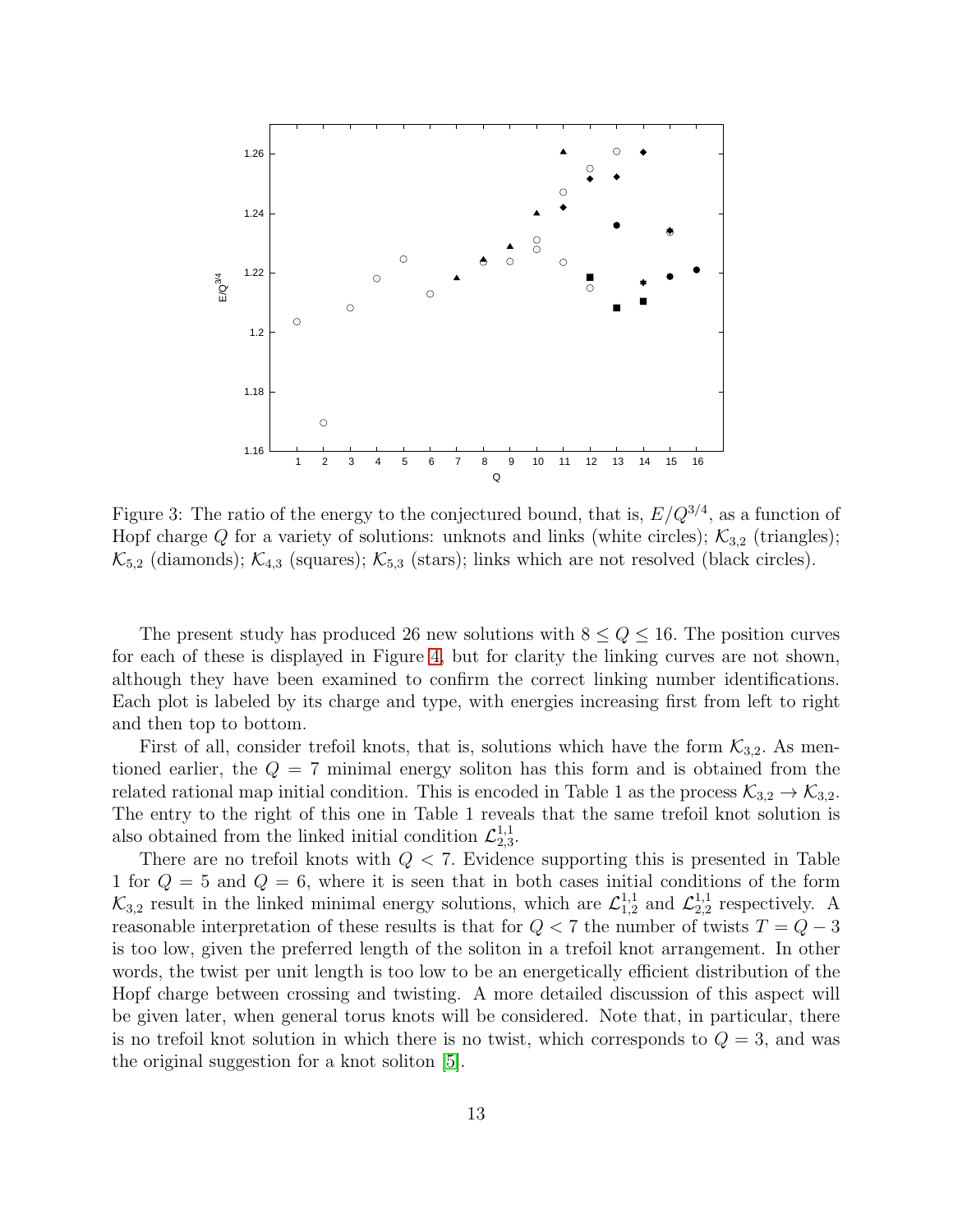<span id="page-13-0"></span>

Figure 4: The position curves for a variety of solutions with Hopf charge  $8 \le Q \le 16$ . Each plot is labeled by its charge and type.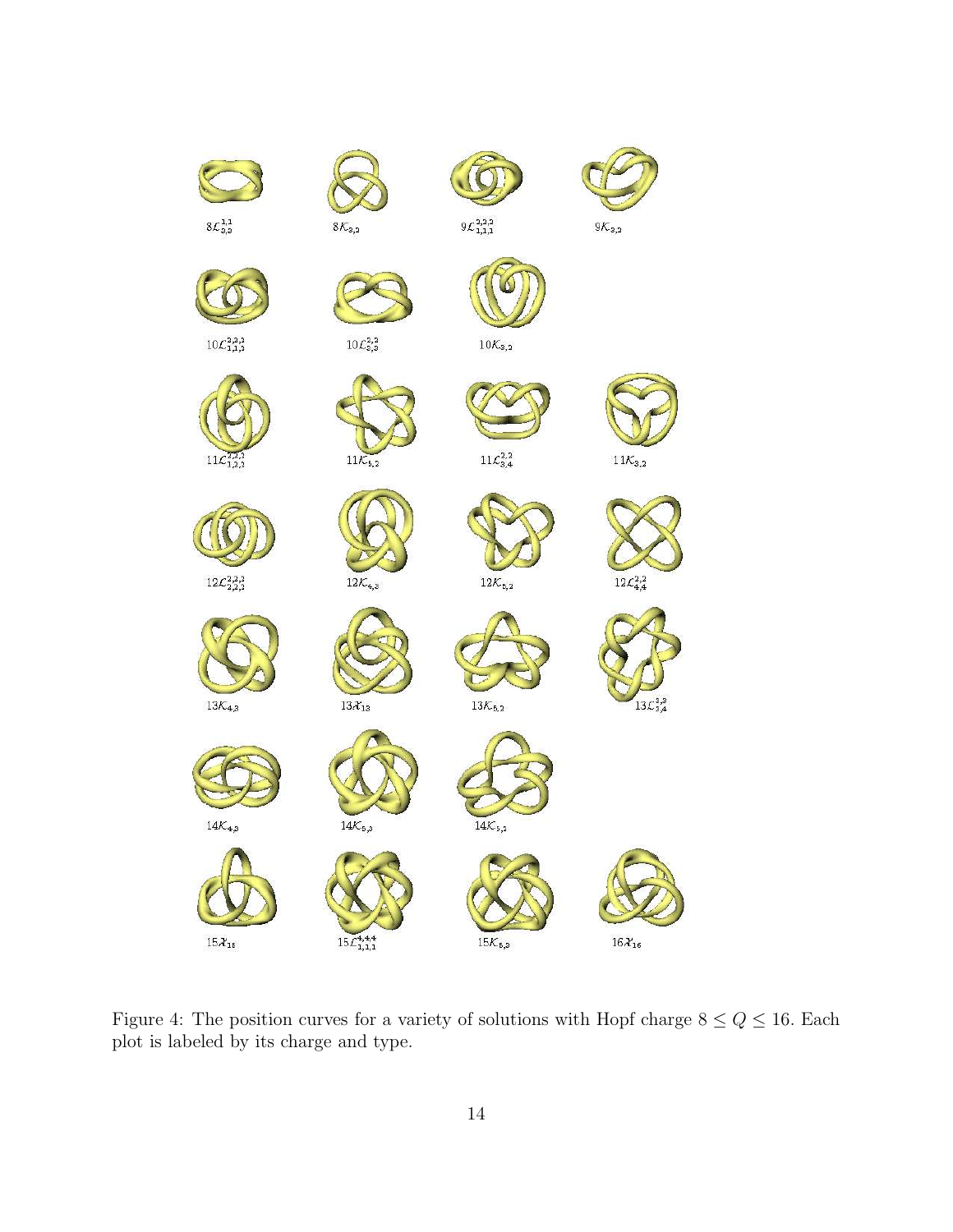Table 1 shows that there are also trefoil knot solutions for  $Q = 8, 9, 10, 11$  and in each case they are obtained from rational map initial conditions of the type  $\mathcal{K}_{3,2}$ . For  $Q = 9$  the trefoil solution is also obtained from a variety of other initial conditions, including links and the torus knot  $\mathcal{K}_{5,2}$ ; this last process  $\mathcal{K}_{5,2} \to \mathcal{K}_{3,2}$  provides an example of knot transmutation, where Solomon's seal knot deforms into a trefoil knot. In Figure [4](#page-13-0) a comparison of the plots  $8\mathcal{K}_{3,2}, 9\mathcal{K}_{3,2}, 10\mathcal{K}_{3,2}, 11\mathcal{K}_{3,2}$ , emphasizes that the conformation of the knot is important, with each of these trefoils having a very different structure to the others. In particular, as the number of twists increases the knot increasingly contorts and bends, in a manner similar to that seen in the axial solutions  $A_{n,1}$ , where for  $n = 3$  the response to the twist is to lower the energy by bending to break the axial symmetry. As mentioned earlier, for  $n = 4, 5$  there are similar bent solutions, which are local minima, where the deformation increases with  $n$ . Trefoil knots therefore appear to follow a similar pattern, with a minimal number of twists, that is 4, required for existence and increasingly deformed solutions existing with slightly larger twists than the minimal value.

The triangles in Figure [3,](#page-12-0) and the associated energy values in Table 2, show that the ratio of the energy to the bound steadily increases for the trefoil solutions as the charge increases. It is therefore not surprising that for a large enough charge, which happens to be  $Q = 12$ , a trefoil solution fails to exist. Table 1 confirms that a  $Q = 12$  initial condition of the type  $\mathcal{K}_{3,2}$  produces a solution which is not a trefoil knot, and will be discussed later. The triangles in Figure [3](#page-12-0) also confirm that only for the minimal value  $Q = 7$  is the trefoil knot the global minimum energy solution, and in all other cases a trefoil is only a local energy minimum. However, for  $Q = 8$  the trefoil knot energy is extremely close to the lowest energy found, which is a linked solution  $\mathcal{L}_{3,3}^{1,1}$  $^{1,1}_{3,3}$ . In fact the energies differ by less than 0.1%, which is probably smaller than the accuracy of the computations, so in this case it is difficult to make a definitive statement regarding which (if any) is the global minimum.

In Ref. [\[1\]](#page-19-3) a linked solution of the type  $\mathcal{L}_{2,2}^{2,2}$  was reported, but this appears to be an artefact of that study being at the limit of computational feasibility for computing resources available at that time. A configuration of this type does appear during a relaxation procedure, but after further relaxation it changes its type. Moreover, an initial condition of the type  $\mathcal{L}_{2,2}^{2,2}$ 2,2 can be constructed using the rational map

<span id="page-14-0"></span>
$$
W = \frac{Z_1^4}{Z_1^4 - Z_0^2} = \frac{Z_1^2}{2(Z_1^2 - Z_0)} + \frac{Z_1^2}{2(Z_1^2 + Z_0)},
$$
\n(4.1)

and, as seen from Table 1, the relaxation yields a solution of a different type, namely the linked solution  $\mathcal{L}_{3,3}^{1,1}$  $3,3,1$ . It therefore now seems unlikely that a charge eight stable solution exists of the type  $\mathcal{L}^{2,2}_{2,2}$  $_{2,2}^{2,2}$ . Note that the rational map  $(4.1)$  describes a link in which both components are linked twice with each other, and this is because the irreducible factors of the denominator are terms like  $(Z_1^2 - Z_0)$ , rather than terms like  $(Z_1 - Z_0)$ , where the latter corresponds to only single links between any two components. The partial fraction decomposition in [\(4.1\)](#page-14-0) reveals that each component of the link has charge two, by once again reading off the power of the numerator.

For a given fixed charge there is nothing to prevent multiple trefoil knot solutions which differ in their conformations and energies, but no evidence for this phenomenon has been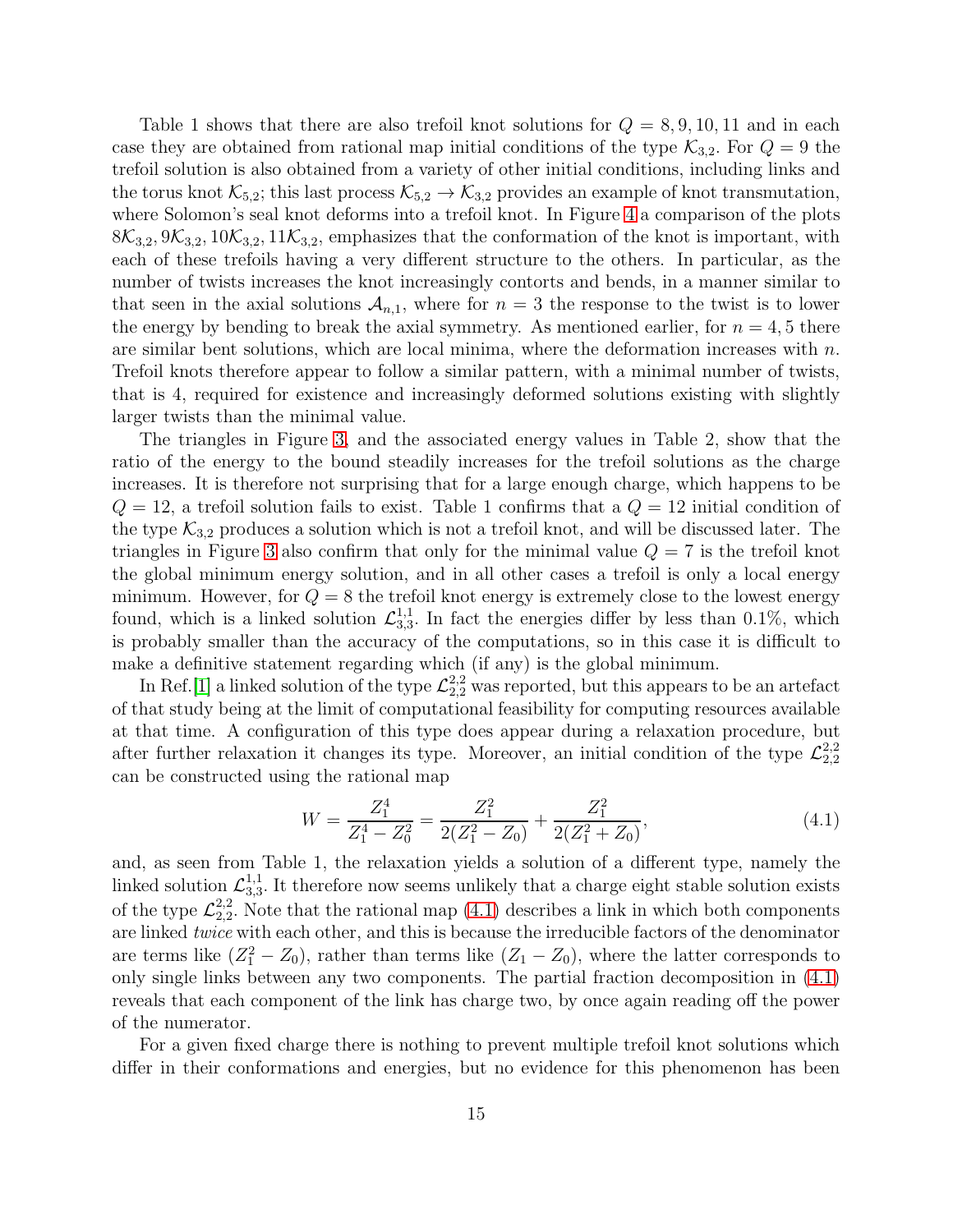found. For example, Table 1 shows that the  $Q = 9$  trefoil knot is produced from (at least) four different types of initial condition, but in each case the resulting trefoil solution is the same one with an identical conformation. This is the case for all the solutions described in this paper, that is, when a particular solution is obtained from various initial conditions it is always in the same conformation, so its charge and type are sufficient to distinguish it from any other solution.

As the trefoil knot solutions for  $Q = 9, 10, 11$  are clearly only local energy minima then it remains to describe the candidates found for the global minima for these charges. In fact for all three of these charges, and also for  $Q = 12$ , the lowest energy solutions found have a similar form, which is a link with three components. The simplest case,  $Q = 9$ , is displayed in Figure [4](#page-13-0) as plot  $9\mathcal{L}^{2,2,2}_{1,1,1}$  $_{1,1,1}^{2,2,2}$ , and as this label suggests there are three components to the link, each of which has charge one and links once with each of the other two components. An initial condition of the type  $\mathcal{L}_{1,1,1}^{2,2,2}$  with  $Q=9$  is obtained from the rational map

$$
W = \frac{Z_1^3}{Z_1^3 - Z_0^3},\tag{4.2}
$$

and quickly relaxes to the minimal energy solution with the same type. The initial condition has a more planar arrangement of the three components than the final solution, and the initial cyclic  $C_3$  symmetry is also broken, as can be seen from plot  $9\mathcal{L}_{1,1,1}^{2,2,2}$  $_{1,1,1}^{2,2,2}$ , in Figure [4.](#page-13-0) Note from Table 1 that this 3-component link is also obtained from a knotted initial condition of the type  $\mathcal{K}_{4,3}$ , but that out of the six  $Q = 9$  initial conditions used, four lead to the higher energy trefoil knot solution. This is evidence that supports the fact that minimal energy solutions may not be the easiest to find; hence the need to employ the variety of starting configurations used in this study.

The minimal energy solutions with  $Q = 10, 11, 12$  are similar to the minimal  $Q = 9$  solution and correspond to increasing one, two and finally all three, of the charge one components to charge two. In other words they have the forms  $\mathcal{L}_{1,1,2}^{2,2,2}$  $\mathcal{L}_{1,1,2}^{2,2,2}, \mathcal{L}_{1,2,2}^{2,2,2} \text{ and } \mathcal{L}_{2,2,2}^{2,2,2}$  $_{2,2,2}^{2,2,2}$  respectively. These solutions are displayed in Figure [4](#page-13-0) and in each case there is an associated rational map of the same type. Table 1 shows that they can all be obtained from the relaxation of certain torus knot initial conditions.

So far the only knot solutions discussed have been trefoil knots. As the torus knot with the lowest crossing number after the trefoil is the (5, 2)-torus knot, then this is the most likely candidate to appear next as a soliton solution. Table 1 reveals that an initial condition of the type  $\mathcal{K}_{5,2}$  does not yield a solution of this type for  $Q = 8, 9, 10$ , but it does for  $Q = 11$ . The  $Q = 11$  solution is displayed in Figure [4](#page-13-0) as plot  $11K_{5,2}$ . It is only a local energy minimum, despite the fact that it is lower in energy than the  $Q = 11$  trefoil knot. There are also solutions of the type  $\mathcal{K}_{5,2}$  for  $Q = 12, 13, 14$  and the pattern mirrors that of the trefoil knots, in that the ratio of the energy to the bound steadily increases with the charge; see the diamonds in Figure [3.](#page-12-0)

At  $Q = 12$  a solution of the type  $\mathcal{K}_{4,3}$  appears (see Figure [4](#page-13-0) plot  $12\mathcal{K}_{4,3}$ ) and its energy is just above that of the minimal energy  $\mathcal{L}_{2,2,2}^{2,2,2}$  $_{2,2,2}^{2,2,2}$  link, though substantially lower than that of the  $\mathcal{K}_{5,2}$  solution. Solutions of the type  $\mathcal{K}_{4,3}$  also exist for  $Q = 13$  and  $Q = 14$ , and for these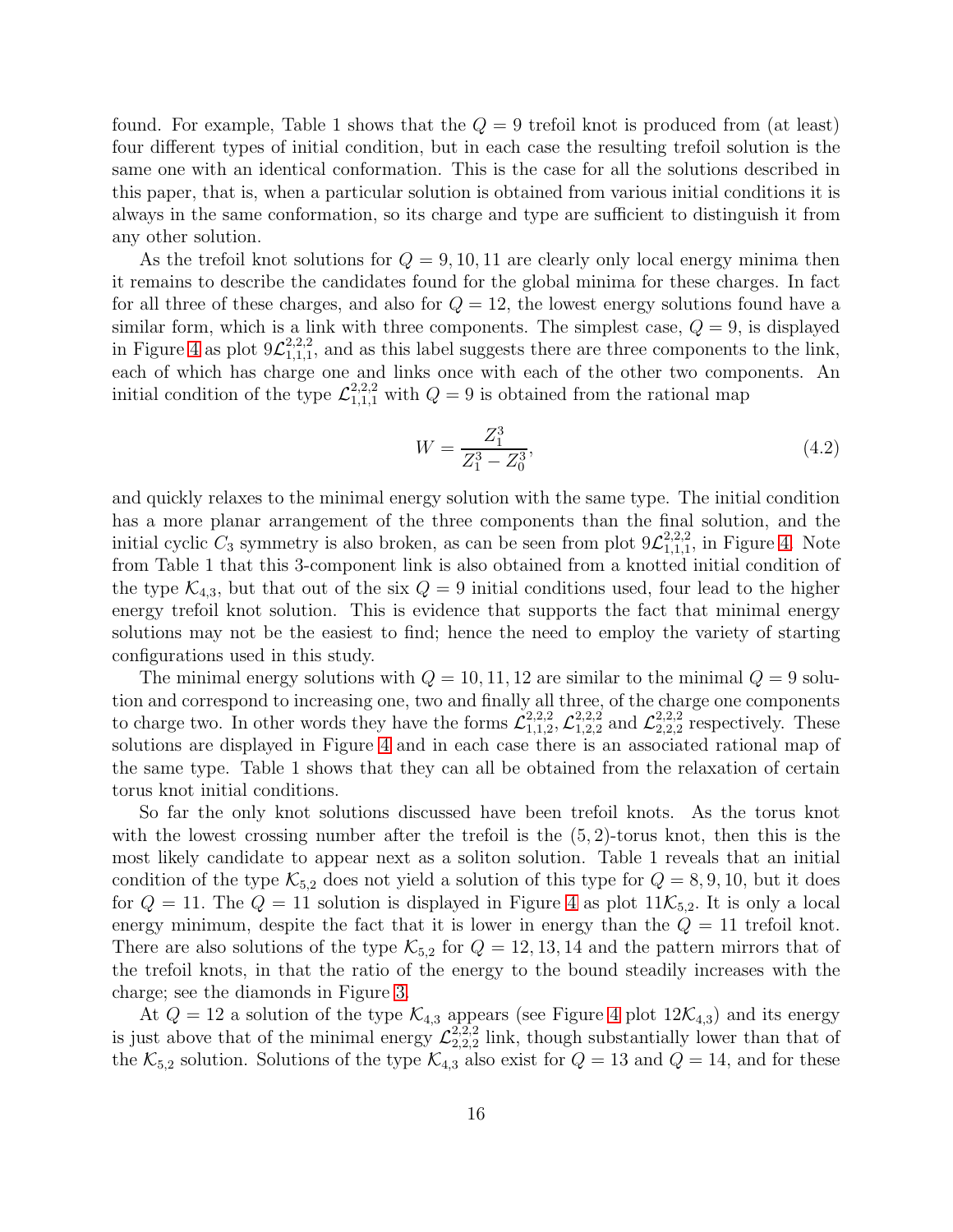two charges they are the lowest energy solutions found. The excess energy above the bound is also reasonably low, so these two solutions are good candidates for the global minima at  $Q = 13$  and  $Q = 14$ . The squares in Figure [3](#page-12-0) denote the ratio of the energy to the bound for  $\mathcal{K}_{4,3}$  solutions, from which it can be seen that (unlike the other torus knots) the lowest charge at which this knot appears is not the one that is closest to the conjectured bound.

At  $Q = 13$  a solution exists (see Figure [4](#page-13-0) plot  $13\mathcal{X}_{13}$ ) which is denoted by  $\mathcal{X}_{13}$  because there is no unambiguous interpretation as a particular link or knot. This is due to the fact that a definition of a link or knot requires the position curve not to self-intersect, but there is nothing to prevent this in the field theory. For the  $\mathcal{X}_{13}$  solution then either the position curve self-intersects exactly, or there are parts of the curve that are so close together that they can not be resolved with the numerical accuracy currently employed. Some of the lower charge solutions presented earlier may also appear to self-intersect, for example the  $Q = 5$  solution displayed in Figure [1,](#page-5-0) but in all these lower charge solutions the apparent self-intersection can be resolved by reducing the thickness of the tube plotted around the position curve, together with a careful consideration of continuity.

If there are no self-intersection points in the solution  $\mathcal{X}_{13}$  then there are two possibilities for the configuration type, depending on how this self-intersection point is resolved. The first possibility is the link  $\mathcal{L}_{1,2,2}^{2,3,\bar{3}}$  $2,3,3,2,2,3,3$  and the second is a link with two components, where one of the components is a trefoil knot with five twists and the second component is approximately axial with a single twist. The latter resolution is essentially an intertwining of the charge eight trefoil knot solution with the charge one solution.

The lowest energy solitons found for  $Q = 15$  and  $Q = 16$  are denoted by  $\mathcal{X}_{15}$  and  $\mathcal{X}_{16}$  respectively, and also have points which can not be distinguished from self-intersection points, as seen from plots  $15\mathcal{X}_{15}$  and  $16\mathcal{X}_{16}$  in Figure [4.](#page-13-0) In each case there is a resolution into a link with two components where one of the components is a trefoil knot. The conformation of both the knot and unknot components in these cases strongly suggests that this is the correct resolution, if indeed one is required. The  $Q = 16$  solution is the easiest to identify and consists of the charge eight trefoil knot intertwined with the minimal energy charge two solution, where the conformation of both components is very similar to that of the components in isolation. A field with the correct qualitative behaviour to describe this resolution is given by the rational map

$$
W = \frac{Z_1^5 + Z_1^2 Z_0^2 + Z_1 Z_0^3}{Z_0 Z_1^3 + Z_0^3} = \frac{Z_1 Z_0^2}{Z_1^3 + Z_0^2} + \frac{Z_1^2}{Z_0}.
$$
\n(4.3)

Initial conditions generated using this rational map quickly leads to the solution  $\mathcal{X}_{16}$  under energy relaxation.

The solution  $\mathcal{X}_{15}$  is similar to the solution  $\mathcal{X}_{16}$ , except that the resolution involves the charge seven trefoil knot, rather than the charge eight trefoil knot. The energies of the solutions of type  $\mathcal{X}_n$  are represented by black circles in Figure [3.](#page-12-0)

Note that  $Q = 16$  is the lowest charge in which a link with four components each linking all the others might exist. However, as seen in Table 1, an initial condition of the type  $\mathcal{L}_{1,1,1,1}^{3,3,3,3}$ 1,1,1,1 relaxes to the  $\mathcal{X}_{16}$  solution.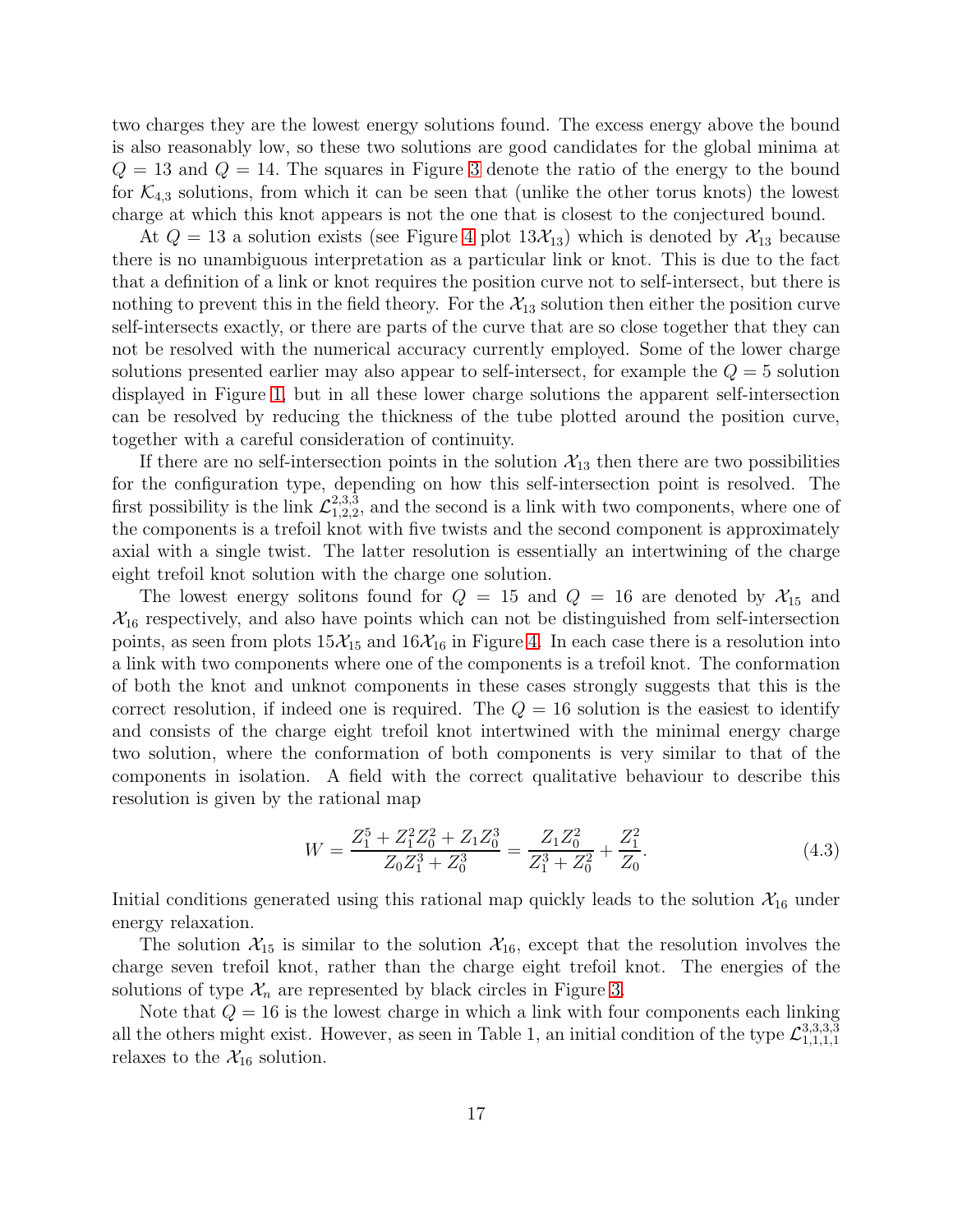

<span id="page-17-0"></span>Figure 5: String length (circles) as a function of charge  $Q$  for several solitons, together with the expected growth behaviour  $\gamma Q^{3/4}$  (curve).

The final torus knot solitons presented in this paper are of the type  $\mathcal{K}_{5,3}$  and exist for  $Q = 14$  and  $Q = 15$ , but in both cases these solutions are only local energy minima. The energies of these solutions are represented by stars in Figure [3.](#page-12-0)

In summary, it has been shown that there are a variety of torus knot solitons at various Hopf charges. For example, at  $Q = 14$  three different torus knot solutions have been obtained. Most of the knot solitons found are only local energy minima, but in some cases they are good candidates for the global minimum.

For a string-like soliton it is expected that one of the contributions to the energy should have an interpretation in terms of the string length. As the soliton energy grows like  $Q^{3/4}$ then this suggests that the string length should have a similar growth. In Figure [5](#page-17-0) the string length is plotted (circles) for several solitons, including examples of both knots and links. Also shown is a curve with the expected power growth,  $\gamma Q^{3/4}$ , where  $\gamma$  has been computed by a least squares fit to be  $\gamma = 7.86$ . This plot demonstrates a reasonable agreement with the expected  $Q^{3/4}$  dependence of the string length. The greatest discrepancy from the expected string length occurs for the  $Q = 15$  link  $\mathcal{L}^{4,4,4}_{1,1,1}$  $_{1,1,1}^{4,4,4}$ , which is much longer than expected. However, note that this solution has an abnormally large ratio of linking to twist number, with the contribution to the Hopf charge from linking being four times that from twisting. The solution with the next largest ratio of linking to twist is the  $Q = 9$  link  $\mathcal{L}_{1,1,1}^{2,2,2}$  $_{1,1,1}^{2,2,2}$ , where linking contributes twice as much as twisting, and the length of this solution is also a bit above the expected value. It therefore appears that solutions which link much more than they twist require an increased string length to minimize energy.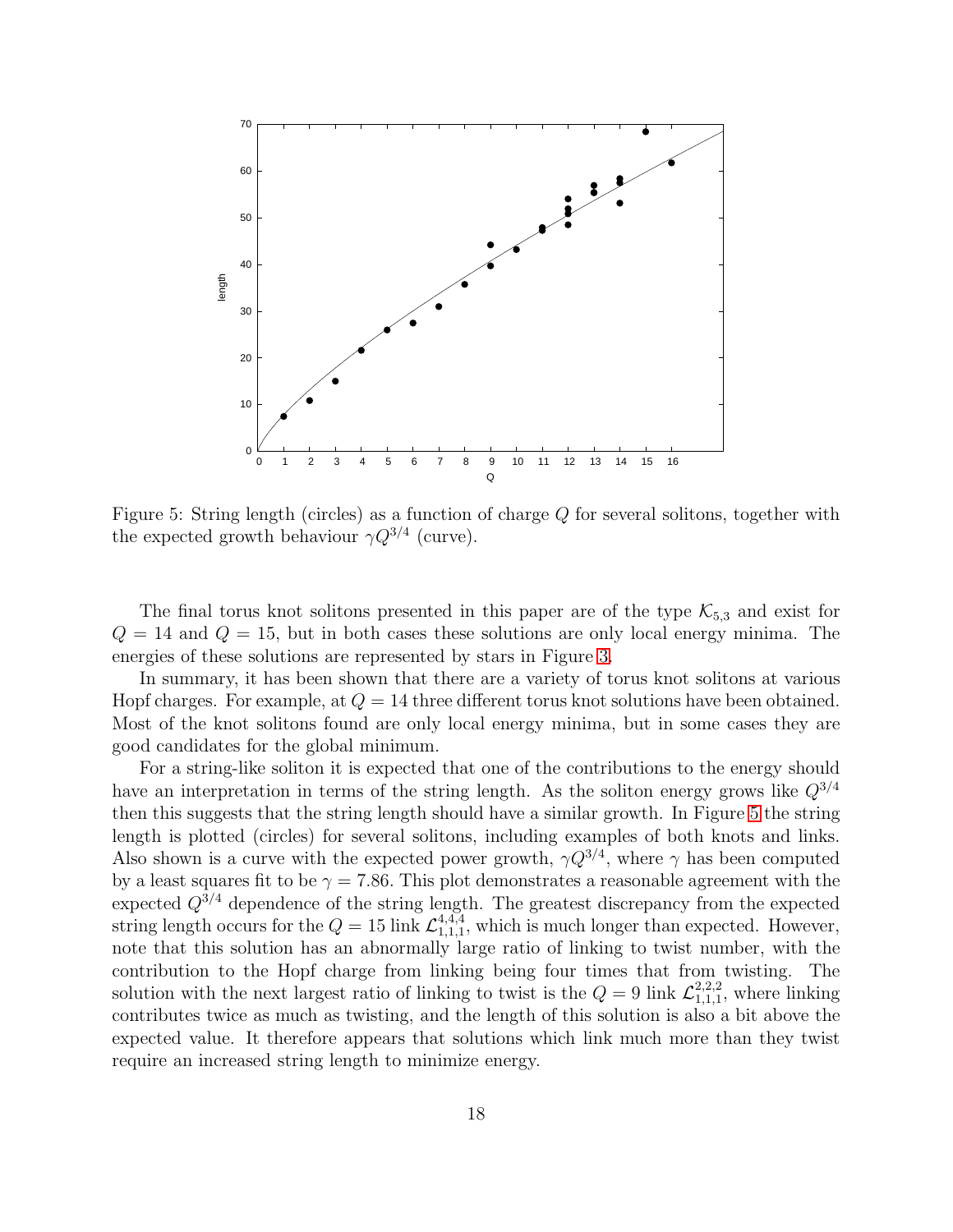Recall from the earlier discussion of knot solitons, that there appears to be a critical twist, below which knot solitons of a particular type do not exist. A twist below the critical value seems to be an energetically inefficient distribution of the Hopf charge between twisting and crossing. For twists just above the critical value a knot solution continues to exist but as the twist increases further then again the distribution between twisting and crossing becomes inefficient, but this time due to too much twisting.

A naive approximation is to assume that for all solutions there is a universal optimum twist per unit length. Taking this optimum value from that of the  $Q = 1$  soliton, and using the fact that the string length grows like  $Q^{3/4}$ , this suggests that an optimum value for the number of twists is approximately  $T \approx Q^{3/4}$ . For a knot with crossing number C this gives  $C = Q - T \approx Q - Q^{3/4}$ . Using this assumption, a knot with crossing number C is predicted to be energetically efficient at an integer charge near to the real value  $Q_*$ , which is defined as the solution of the equation  $Q_* - \tilde{Q}^{3/4}_* = C$ . For example, for the trefoil knot  $C = 3$  and therefore  $Q_* = 7.56$ , which roughly agrees with the  $Q = 7$  and  $Q = 8$  trefoils being closest to the energy bound. For  $C = 5$  then  $Q_* = 11.07$  and this explains why the  $Q = 11$  knot  $\mathcal{K}_{5,2}$ is closest to the bound. For  $C = 8$  then  $Q_* = 16$ , so the naive approximation overestimates the most efficient value, which is seen to be  $Q = 13$  for the  $\mathcal{K}_{4,3}$  knot. There are clearly more subtle effects at work than the simple naive constant twist rate assumed in this calculation, but it does seem to produce numbers which are in the right ballpark, suggesting that it captures some qualitative aspects of knot energetics.

# 5 Conclusion

The results presented in this paper reveal that there are many low-energy knot solitons of various types, for a range of Hopf charges, together with increasingly complicated linked solitons. The qualitative features of these solutions can be replicated using an ansatz involving rational maps from the three-sphere to the complex projective line, and futhermore this provides a good supply of initial conditions for numerical relaxation simulations. The complicated nature of the problem means that it is difficult to be certain that the global minimal energy solitons have been found, but certainly some good candidates have been presented, whose energies agree well with the expected values based on an earlier conjectured bound.

The rational map ansatz allows the construction of any torus knot initial condition, but it is not clear how to extend this to non-torus knots. All the knot solutions found so far are torus knots, and it is unknown whether the lack of non-torus knot solitons is a result of not having suitable initial conditions, or whether there is some energetic reason to favour torus knots. For example, the figure eight knot has four crossings and hence a soliton with this form might be expected with a charge around  $Q = 9$ . As seen from Table 1, quite a few initial conditions have been employed for  $Q = 9$  and  $Q = 10$ , and no such solution has been found. It remains an open problem to understand the absence (or otherwise) of non-torus knots.

Finally, given that there are many knot and link solitons then it would be useful if there was an approximate string model that could, even qualitatively, reproduce the field theory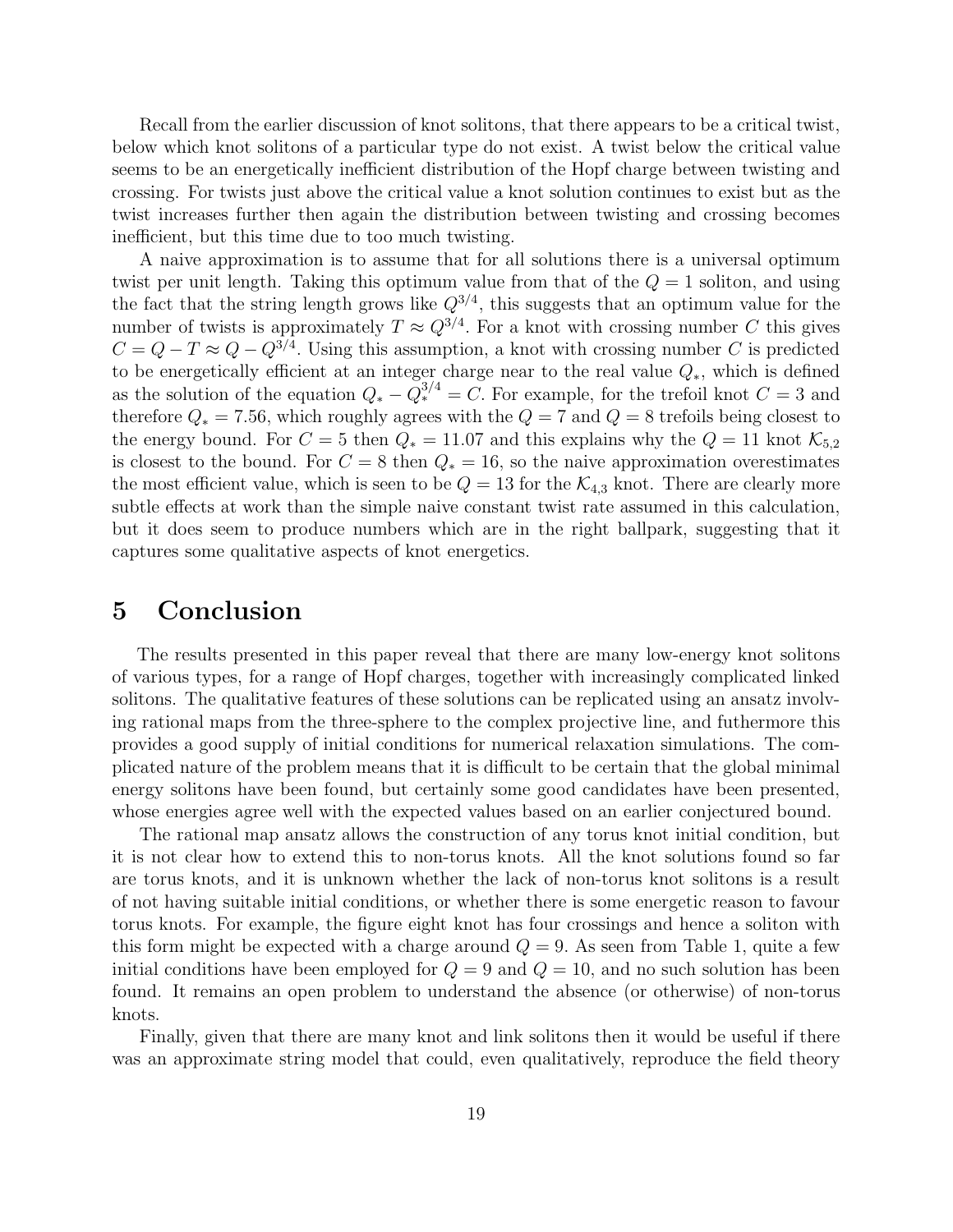results. It has been shown that the string length has the expected behaviour with Hopf charge, so it is plausible that there may be an approximate description based on a string energy that includes contributions from properties of the string such as its length, twist and writhe, together with relevant interaction terms.

# Acknowledgements

Many thanks to Michael Farber for helpful discussions. This work was supported by the PPARC special programme grant "Classical Lattice Field Theory".

# <span id="page-19-3"></span>References

- [1] R. A. Battye and P. M. Sutcliffe, Knots as stable soliton solutions in a threedimensional classical field theory, *Phys. Rev. Lett.* **81**, 4798 (1998); Solitons, links and knots, *Proc. R. Soc. Lond.* **A455**, 4305 (1999).
- <span id="page-19-10"></span><span id="page-19-9"></span>[2] R. A. Battye and P. M. Sutcliffe, Skyrmions, fullerenes and rational maps, Rev. Math. Phys. 14, 29 (2002).
- <span id="page-19-0"></span>[3] E. Brieskorn and H. Knörrer, *Plane algebraic curves*, Birkhäuser-Verlag (1986).
- <span id="page-19-1"></span>[4] L. D. Faddeev, Quantization of solitons, Princeton preprint IAS-75-QS70 (1975).
- <span id="page-19-2"></span>[5] L. Faddeev and A. J. Niemi, Stable knot-like structures in classical field theory, Nature 387, 58 (1997).
- <span id="page-19-4"></span>[6] J. Gladikowski and M. Hellmund, Static solitons with nonzero Hopf number, Phys. Rev. D56, 5194 (1997).
- <span id="page-19-5"></span>[7] J. Hietarinta and P. Salo, Faddeev-Hopf knots: dynamics of linked un-knots, Phys. *Lett.* **B451**, 60 (1999).
- <span id="page-19-6"></span>[8] J. Hietarinta and P. Salo, Ground state in the Faddeev-Skyrme model, Phys. Rev. D62, 081701(R) (2000).
- [9] A. Kundu and Yu. P. Rybakov, Closed-vortex-type solitons with Hopf index, J. Phys. A15, 269 (1982).
- <span id="page-19-7"></span>[10] F. Lin and Y. Yang, Existence of energy minimizers as stable knotted solitons in the Faddeev model, Commun. Math. Phys. 249, 273 (2004).
- <span id="page-19-8"></span>[11] B. M. A. G. Piette, B. J. Schroers and W. J. Zakrzewski, Multisolitons in a twodimensional Skyrme model,  $Z. Phys. C65, 165 (1995).$